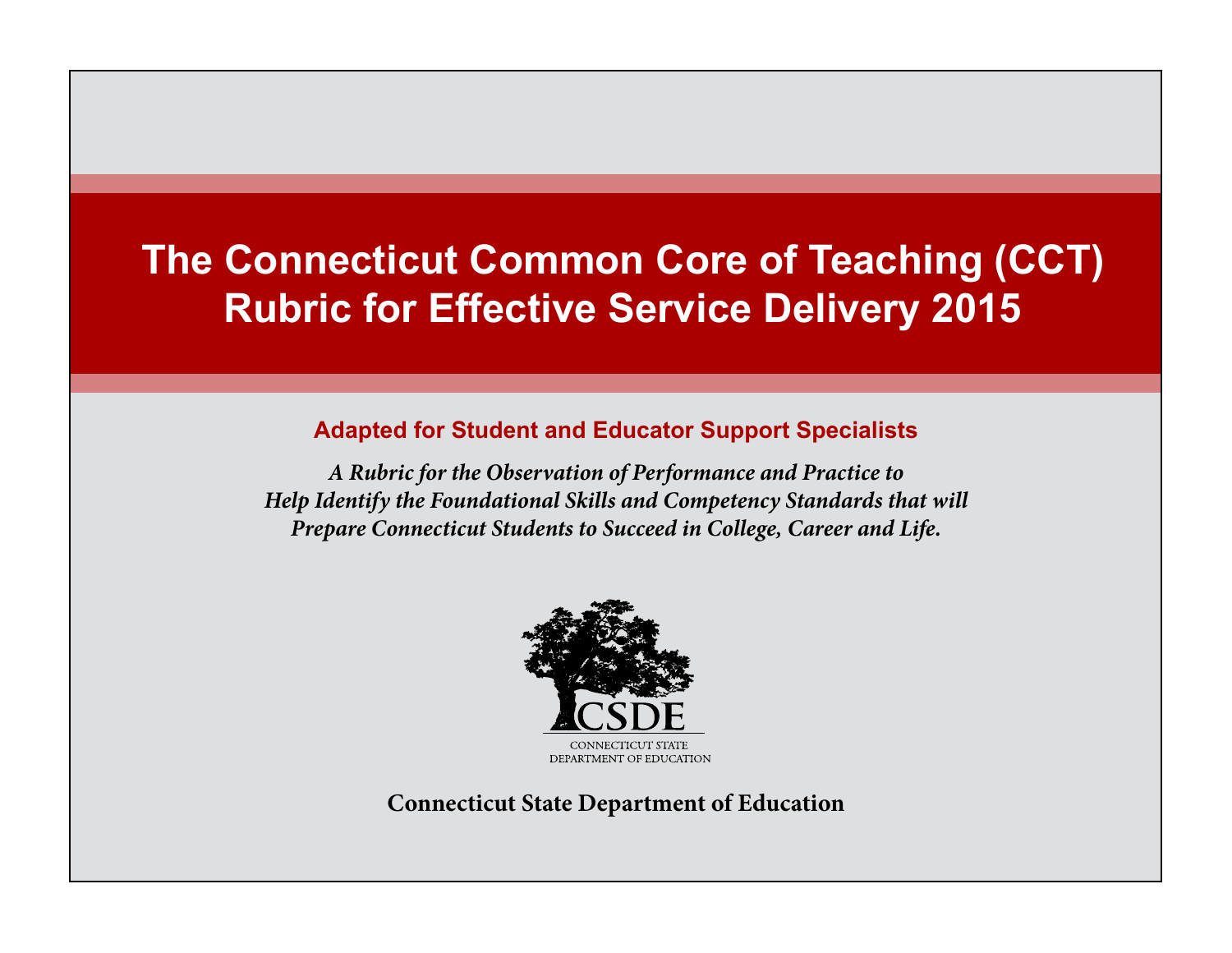### **Contents**

| Introduction (CCT Rubric for Effective Service Delivery 2015, Training and Proficiency, Calibration, Observation Process)  2 |
|------------------------------------------------------------------------------------------------------------------------------|
| Comparison of the CT Common Core of Teaching and the CCT Rubric for Effective Service Delivery 2015  4                       |
|                                                                                                                              |
| Domain 1: Learning Environment, Engagement and Commitment to Learning                                                        |
|                                                                                                                              |
| 1b. Promoting developmentally appropriate standards of behavior that support a productive learning environment  7            |
|                                                                                                                              |
| Domain 2: Planning for Active Learning                                                                                       |
| 2a. Developing plans aligned with standards that build on learners' knowledge and skills and                                 |
|                                                                                                                              |
|                                                                                                                              |
| <b>Domain 3: Service Delivery</b>                                                                                            |
|                                                                                                                              |
| 3b. Leading students/adult learners to construct meaning and apply new learning through the use of                           |
|                                                                                                                              |
| Domain 4: Professional Responsibilities and Leadership                                                                       |
| 4a. Engaging in continuous professional learning to enhance service delivery and improve student/adult learning  15          |
| 4b. Collaborating to develop and sustain a professional learning environment to support student/adult learning  16           |
| 4c. Working with colleagues, students and families to develop and sustain a positive school climate                          |

The Connecticut State Department of Education is committed to a policy of equal opportunity/affirmative action for all qualified persons. The Connecticut State Department of Education does not discriminate in any employment practice, education program, or educational activity on the basis of **race, color, religious creed, sex, age, national origin, ancestry, marital status, sexual orientation, gender identity or expression, disability (including, but not limited to, intellectual disability, past or present history of mental disorder, physical disability or learning disability), genetic information, or any other basis prohibited by Connecticut state and/or federal nondiscrimination laws. The Connecticut State Department of Education does not**  unlawfully discriminate in employment and licensing against qualified persons with a prior criminal conviction. Inquiries regarding the Connecticut State Department of Education's nondiscrimination policies should be directed to: Levy Gillespie, Equal Employment Opportunity Director/American with Disabilities Act Coordinator, Connecticut State Department of Education, 25 Industrial Park Road, Middletown, CT 06457, 860-807-2071, Levy.Gillespie@ct.gov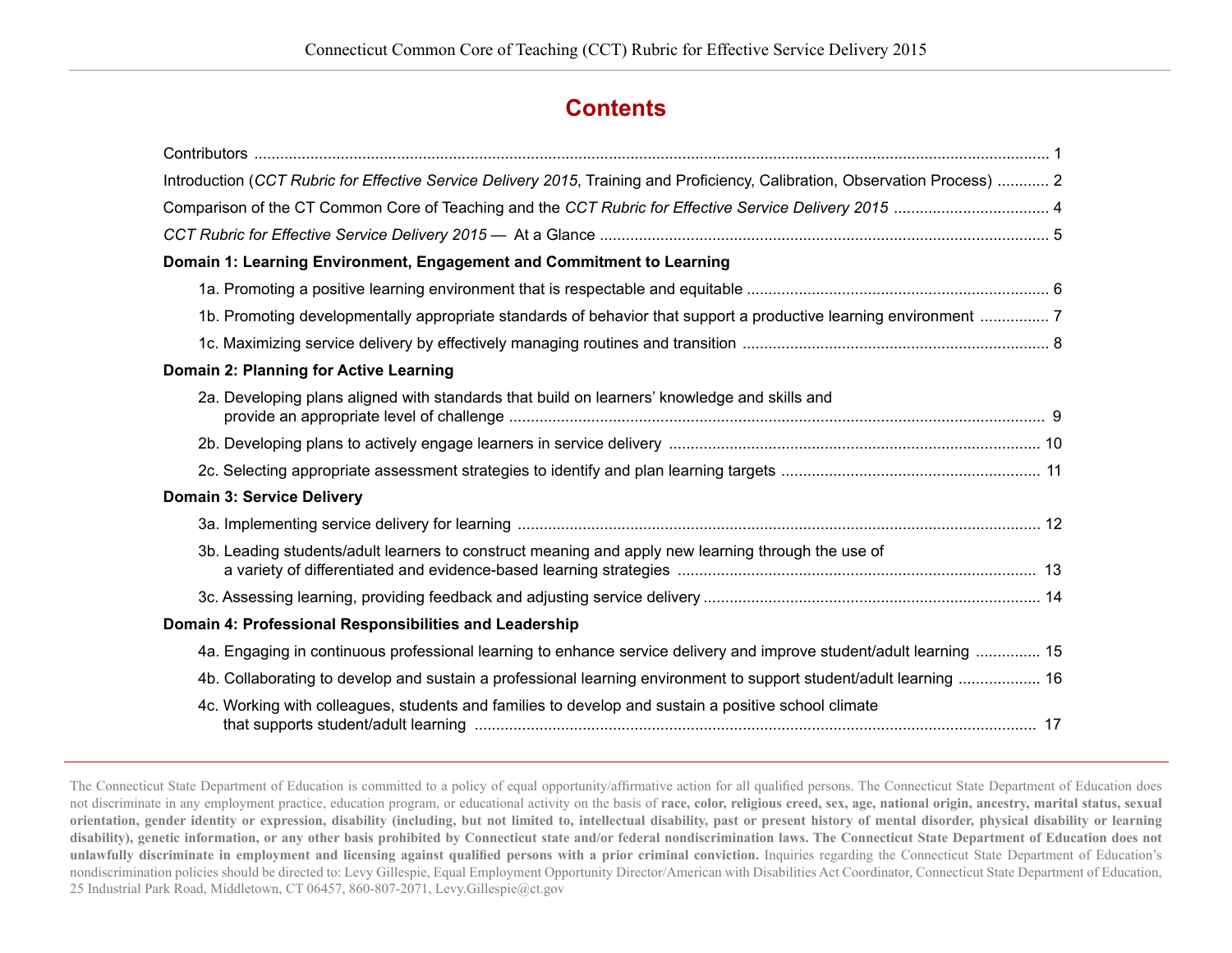### **Contributors**

#### **Connecticut State Department of Education (CSDE)**

**Dr. Dianna R. Wentzell** Commissioner

#### Talent Office

**Dr. Sarah Barzee** Chief Talent Officer

**Shannon Marimón** Bureau of Educator Effectiveness and Professional Learning Division Director

#### Project Manager

**Kim Wachtelhausen** Bureau of Educator Effectiveness and Professional Learning Education Consultant

#### CSDE Consultants and Contributing Authors

**Jay Brown** Bureau of Special Education Associate Education Consultant

**Jocelyn Mackey** Bureau of Health, Nutrition, Family Services and Adult Education Education Consultant

**Claudine Primack** Bureau of Educator Effectiveness and Professional Learning Education Consultant

**Kim Traverso, LPC** Education Consultant Bureau of Health, Nutrition, Family Services and Adult Education

#### **Committee Members and Contributing Authors**

**Timothy M. Breslin, Ph.D.** Connecticut Association of Schools Assistant Executive Director

**Carol Bunk** ACES-Village School Principal

**Carole Kerkin** Capital Region Education Council (CREC) Assistant Director of Student Services

**Teresa Cherry-Cruz M.S. CCC/SLP** Bridgeport Public Schools Director of Speech Language Hearing

**Linda DeFrancesco** ACES-Center for Autism and Developmental Disorders Principal

**Eric Elias** Meriden Public Schools School Psychologist

**Janet Edgren PT, C/NDT** ACES Chairperson Physical Therapy Internal Services

**Lori Foote-Mitchell** Windsor Public Schools Director of School Counseling, Chair Special Education Department

**Carl Gross** Region 1 Public Schools Director of Pupil Services

**Jessica Grzegorek** Cromwell Public Schools Special Education Teacher

**Holly Hollander** Cromwell Public Schools Director of Curriculum

**Anne Kipp**

Region 9 Easton/Redding Public Schools Director of School Counseling-Retired

**Patricia Sullivan Kowalski** Meriden Public Schools Director of the Office of Pupil Personnel

**Jill LaPlante** Region 5 Public Schools Director of Counseling Services

**Jennifer Luckart M.S., CCC/SLP** Bridgeport Public Schools Speech Language Pathologist

**Rose Morrow, CCC-SLP** ACES – Village School Assistant Principal

**Jane Natoli** Waterbury Public Schools Instructional Coach

**Ellen O'Brien** Bridgeport Public Schools Teacher

**Paula Panos** Region 9 Easton/Redding Public Schools Director of School Counseling

**Elisabeth Pasqua** Waterbury Public Schools Literacy Coach

**Erin Putnam** Region 10 Public Schools Director of School Counseling 6-12

**Deb Richards** Capital Region Education Council (CREC) Director of Student Services

**Julie Sochacki** Waterbury Public Schools Literacy Teacher

**Pam Sordi**

Region 16 Public Schools Director of School Counseling

**Linda M. Steller, M.A.** ACES Teacher of Students with Visual Impairments

**Vanessa Taragowski** ACES Director Pupil Services/Collaborative Programs

**Vonda Tencza** Hebron Public Schools Director of Curriculum and Technology

**Katy Torres** Waterbury Public Schools District Literacy Facilitator

**Christine VanDeusen** LEARN Coordinator

**Karla N. Vazquez, Psy.S.** Darien Public Schools Certified School Psychologist

**Margaret Walsh** Southington Public Schools Director of Pupil Services

**Patricia Williams** Waterbury Public Schools Literacy Coach

**Ana Wittig** Oak Hill School Vice President of Education

**Richard. P. Zipoli, Ph.D., CCC-SLP** Department of Communication Disorders Southern Connecticut State University Assistant Professor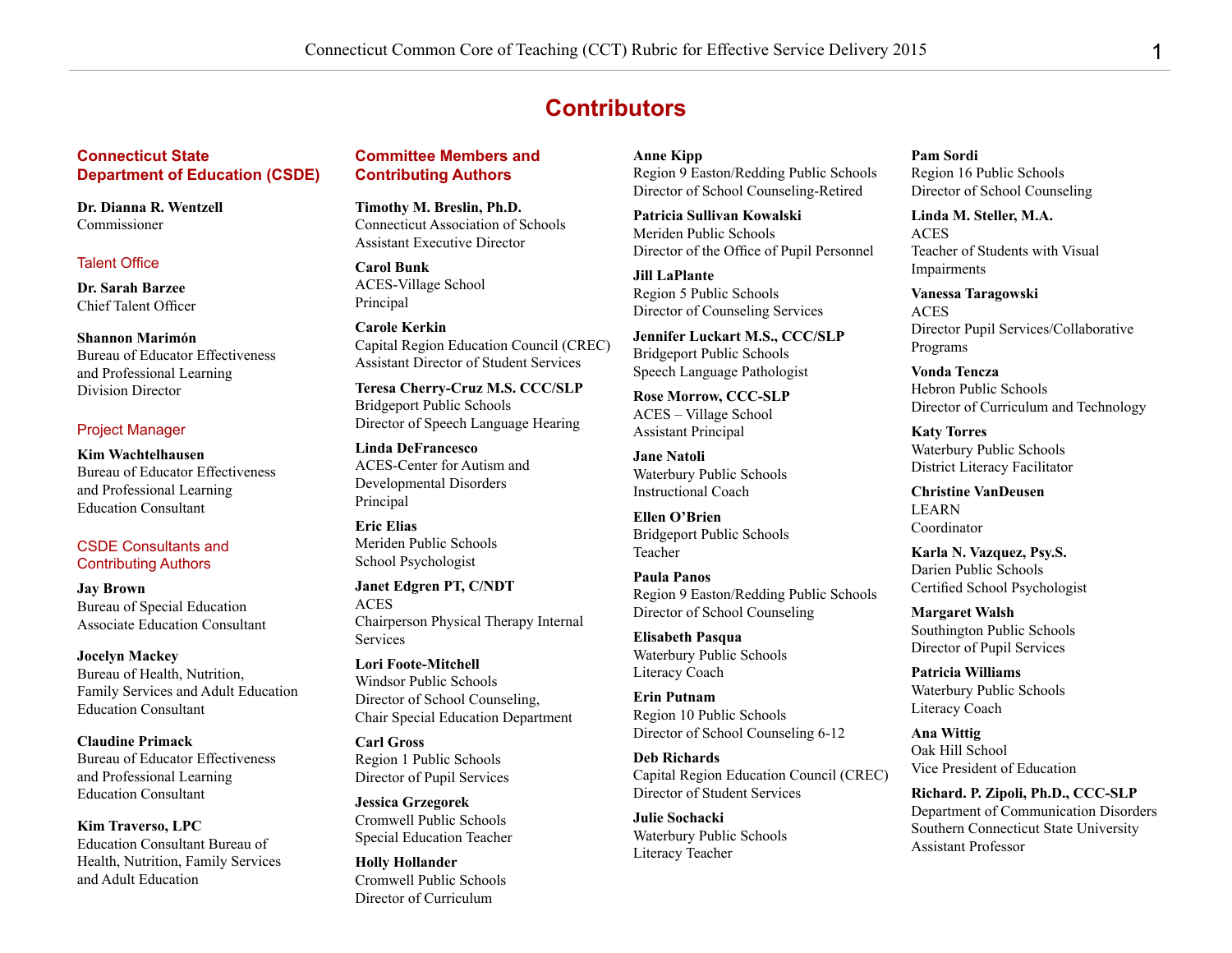#### **Introduction**

#### **Training and Proficiency**

The *CCT Rubric for Effective Service Delivery 2015* may be used by trained and proficient evaluators to observe a support specialist. Accurate and reliable evaluation of the domains, indicators and attributes can only be achieved through careful, rigorous training and demonstrated proficiency that build on the experience base and professional judgment of the educators who use this instrument. As part of the CSDE-sponsored training, evaluators will be provided sample performances and artifacts as well as a supplemental handbook to guide their ratings.

*IMPORTANT! The CCT Rubric for Effective Service Delivery 2015 is not a checklist with predetermined points.* Rather, it is a tool that, when combined with training to ensure consistency and reliability of the collection of evidence, can lead to high quality feedback and inform professional learning opportunities to advance professional practice.

#### **Calibration**

To ensure consistent and fair evaluations across different observers, settings and educators, observers need to regularly calibrate their judgments against those of their colleagues. Engaging in ongoing calibration activities conducted around a common understanding of good teaching or service delivery will help to establish inter-rater reliability and ensure fair and consistent evaluations. Calibration activities offer the opportunity to participate in rich discussion and reflection through which to deepen understanding of the *CCT Rubric for Effective Service Delivery 2015* and ensure that observers can accurately measure educator practice against the indicators within the observation tool.

**The Connecticut State Department of Education (CSDE)**  recognizes the challenges faced by districts in the evaluation of educators who teach in non-tested grades and subjects. A group of these individuals is referred to as student and educator support specialists (SESS). Support specialists or service providers are those individuals who, by the nature of their job description, do not have traditional classroom assignments but serve a "caseload" of students, staff or families. In addition, they often are not directly responsible for content instruction nor do state standardized assessments directly measure their impact on students.

The CSDE, in partnership with SESS representatives from around the state, developed the *CCT Rubric for Effective Service Delivery 2014* for use with support specialists. This rubric was purposefully developed as a companion to the *CCT Rubric for Effective Teaching 2014* and parallels its structure and format to illustrate the common characteristics of effective practice across a variety of educators in the service of learners.

In spring 2015, phase 1 of a validation study of the *CCT Rubric for Effective Service Delivery* began with an extended group of field practitioners. This work resulted in an improved version of the rubric to embrace a wider range of service provider roles and responsibilities with greater attention to both student and adult learners. As with any tool for the observation of educator performance and practice, the *CCT Rubric for Effective Service Delivery 2015* is offered as an option for use as part of a district's evaluation and support plan and can be considered by the established district Professional Development and Evaluation Committee (PDEC). Specifically, school psychologists, speech and language pathologists, school social workers and school counselors may find this adapted rubric to most closely represent a progression of their practice; however, this most recent version has considered other educators in a school that may have unique assignments and responsibilities (e.g., boardcertified behavior analyst (BCBA), home school family liaison, instructional coach, transition coordinator, etc.).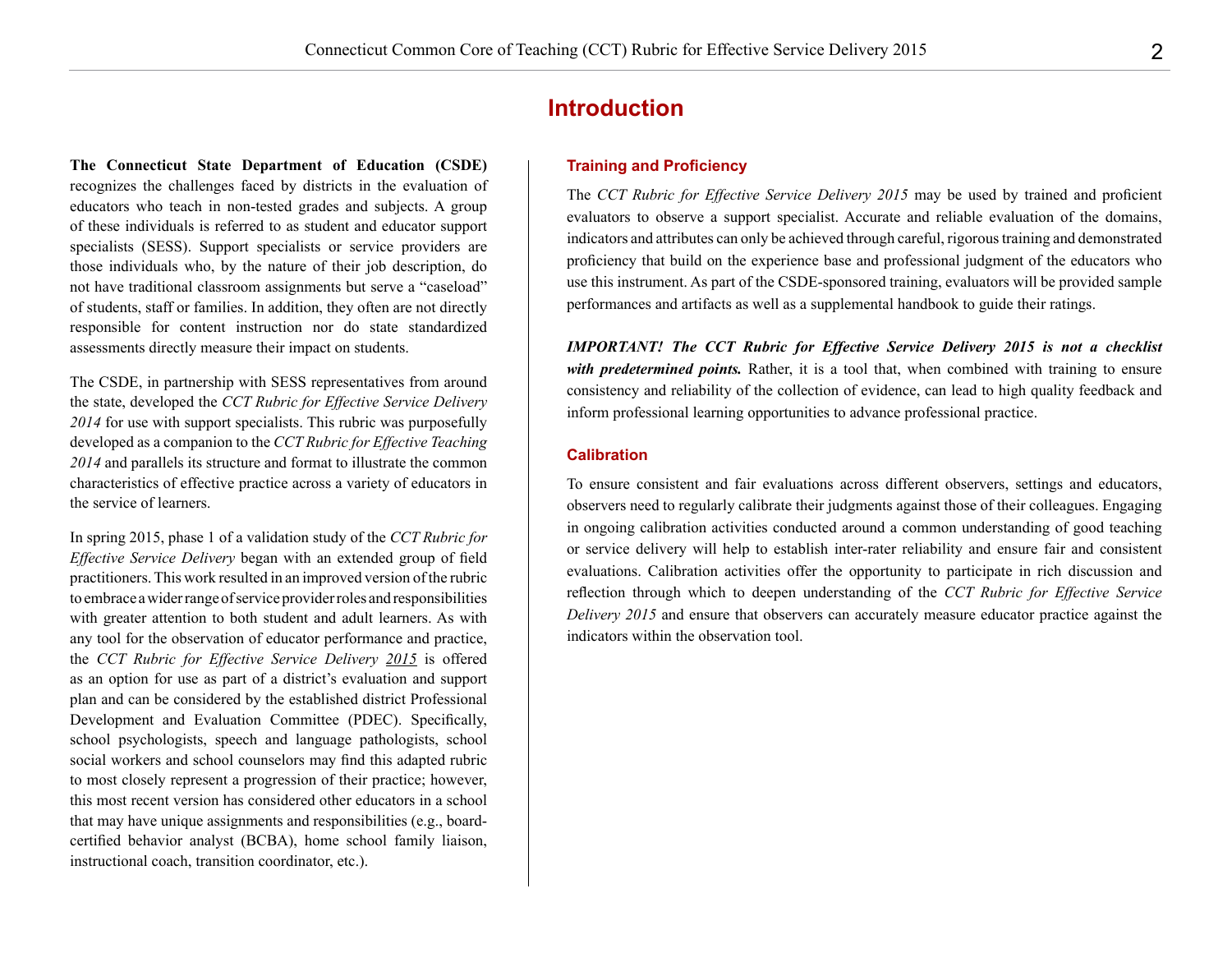### **Introduction**

#### **Observation Process**

The *CCT Rubric for Effective Service Delivery 2015* can be used by trained and proficient evaluators to observe SESS practices. Each educator shall be observed, at a minimum, as stated in the Connecticut Guidelines for Educator Evaluation. In order to promote an authentic view of practice and to promote a culture of openness and comfort with frequent observations and feedback, it is recommended that evaluators use a combination of announced and unannounced observations. All observations should be followed by feedback, either verbal (e.g., a post-conference, comments about professional meetings/presentations, etc.) or written (e.g., via e-mail, comprehensive write-up or both), within days of an observation. Specific, actionable feedback is also used to identify professional learning needs and tailor support to address those needs.

Evidence can be gathered from formal observations, informal observations and non-classroom observations/reviews of practice. As part of the initial goal-setting conference for SESS providers, it will be important to discuss with an evaluator the various learning environments where opportunities for observation can occur. Although the Connecticut Guidelines for Educator Evaluation do not specifically define these types of observations, the state model known as the System for Educator Evaluation and Development (SEED), provides the following definitions:

**Formal In-Class/Learning Environment Observations:** At least 30 minutes followed by a post-observation conference, which includes timely written and verbal feedback.

**Informal In-class/Learning Environment Observations:** At least 10 minutes followed by written or verbal feedback.

**Non-classroom Observations/Reviews of Practice:** Include, but are not limited to, observation of data team meetings or team meetings focused on individual students or groups of students, observations of early intervention team meetings, observations of individual or small group instruction with a student outside the classroom, collaborative work with staff in and out of the classroom, provision of training and technical assistance with staff or families, and leading schoolwide initiatives directly related to the support specialist's area of expertise.

**The following protocol may be used for conducting a formal in-class/learning environment observation that requires a pre- and post-conference:**

- **A. Pre-Conference:** Before the observation, the evaluator will review planning documentation and other relevant artifacts provided by the service provider in order to understand the context for the work to be observed, including the objectives for the activity; the service to be delivered; how effectiveness of the activity will be assessed before, during and after; what materials and resources will be used. **B. Observation: Evaluators will collect evidence mostly for Domains 1 and 3 during** the in-class observation. **C. Post-Conference:** The post-observation conference gives the service provider the opportunity to reflect on and discuss the practice observed, progress of the recipients of the service, adjustments made during service delivery, further supporting artifacts as well as describe the impact on future services and supports. **D. Analysis:** The evaluator analyzes the evidence gathered during the observation and the pre- and post-conferences and identifies the applicable performance descriptors contained in the *CCT Rubric for Effective Service Delivery 2015.* **E. Ratings/Feedback:** Based on the training guidelines for the *CCT Rubric for Effective Service Delivery 2015*, the evaluator will tag evidence to the appropriate indicator within the domains of the rubric and provide
	- feedback to the service provider. Although each attribute within an indicator may not be applicable to the service provider's role or the specific learning environment where the observation is taking place, a trained evaluator should be able to collect evidence for most attributes within each indicator during an academic year.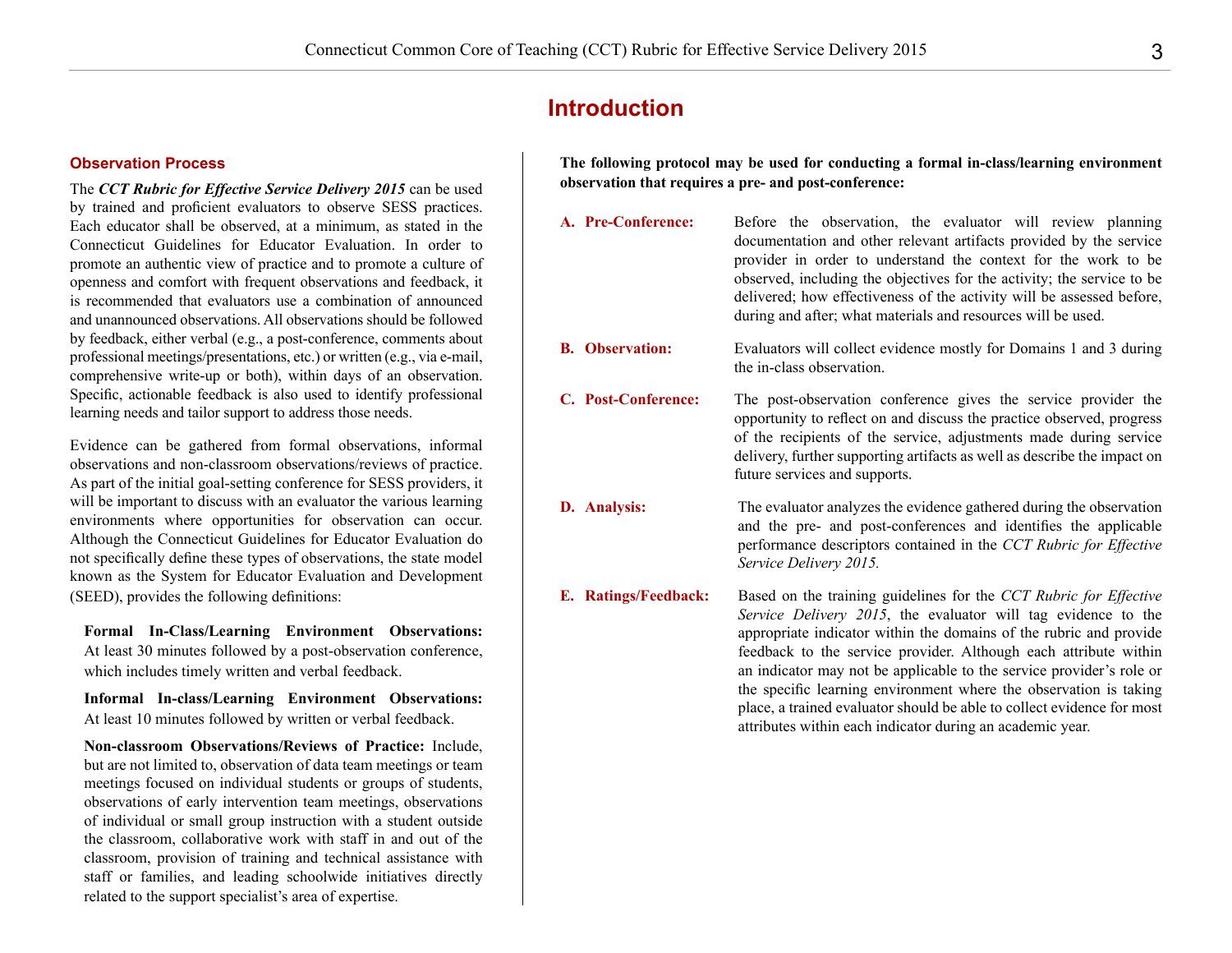## **Comparison of the CT Common Core of Teaching and the CCT Rubric for Effective Service Delivery 2015**

The *Common Core of Teaching (CCT) Rubric for Effective Service Delivery 2015*  is completely aligned with the CCT. The *CCT Rubric for Effective Service Delivery 2015* will be used to evaluate a service provider's performance and practice, which accounts for 40 percent of his or her annual summative rating, as required in the Connecticut Guidelines for Educator Evaluation and represented within the state model, the System for Educator Evaluation and Development (SEED).

Because service delivery is a complex, integrated activity, the domain indicators from the CCT Foundational Skills (2010) have been consolidated and reorganized in this rubric for the purpose of describing essential and critical aspects of practice. For the purpose of the rubric, the domains have also been renumbered. **The four domains and 12 indicators** (three per domain) identify the essential aspects of a service provider's performance and practice.

| <b>CT Common Core of Teaching Standards</b> |                                                                                                                | <b>CCT Rubric for Effective Service Delivery 2015</b>                                                       | <b>Generally</b><br><b>Observed</b>                            |                                                              |
|---------------------------------------------|----------------------------------------------------------------------------------------------------------------|-------------------------------------------------------------------------------------------------------------|----------------------------------------------------------------|--------------------------------------------------------------|
| Domain 1                                    | Content and Essential Skills, which includes<br><b>The CT Core Standards and other CT content</b><br>standards | Demonstrated at the pre-service level as a<br>pre-requisite to certification and embedded within the rubric |                                                                |                                                              |
| Domain 2                                    | Classroom Environment, Student<br>Engagement and Commitment to Learning                                        | Domain 1                                                                                                    | Learning Environment, Engagement<br>and Commitment to Learning | In-class/Learning<br>Environment<br>Observations             |
| Domain 3                                    | Planning for Active Learning                                                                                   | Domain 2                                                                                                    | Planning for Active Learning                                   | Non-classroom<br>Observations/<br><b>Reviews of Practice</b> |
| Domain 4                                    | Instruction for Active Learning                                                                                | Domain 3                                                                                                    | Service Delivery                                               | In-class/Learning<br>Environment<br><b>Observations</b>      |
| Domain 5                                    | Assessment for Learning                                                                                        |                                                                                                             | Now integrated throughout the other domains                    |                                                              |
| Domain 6                                    | Professional Responsibilities<br>and Teacher Leadership                                                        | Domain 4                                                                                                    | Professional Responsibilities and Leadership                   | Non-classroom<br>Observations/<br><b>Reviews of Practice</b> |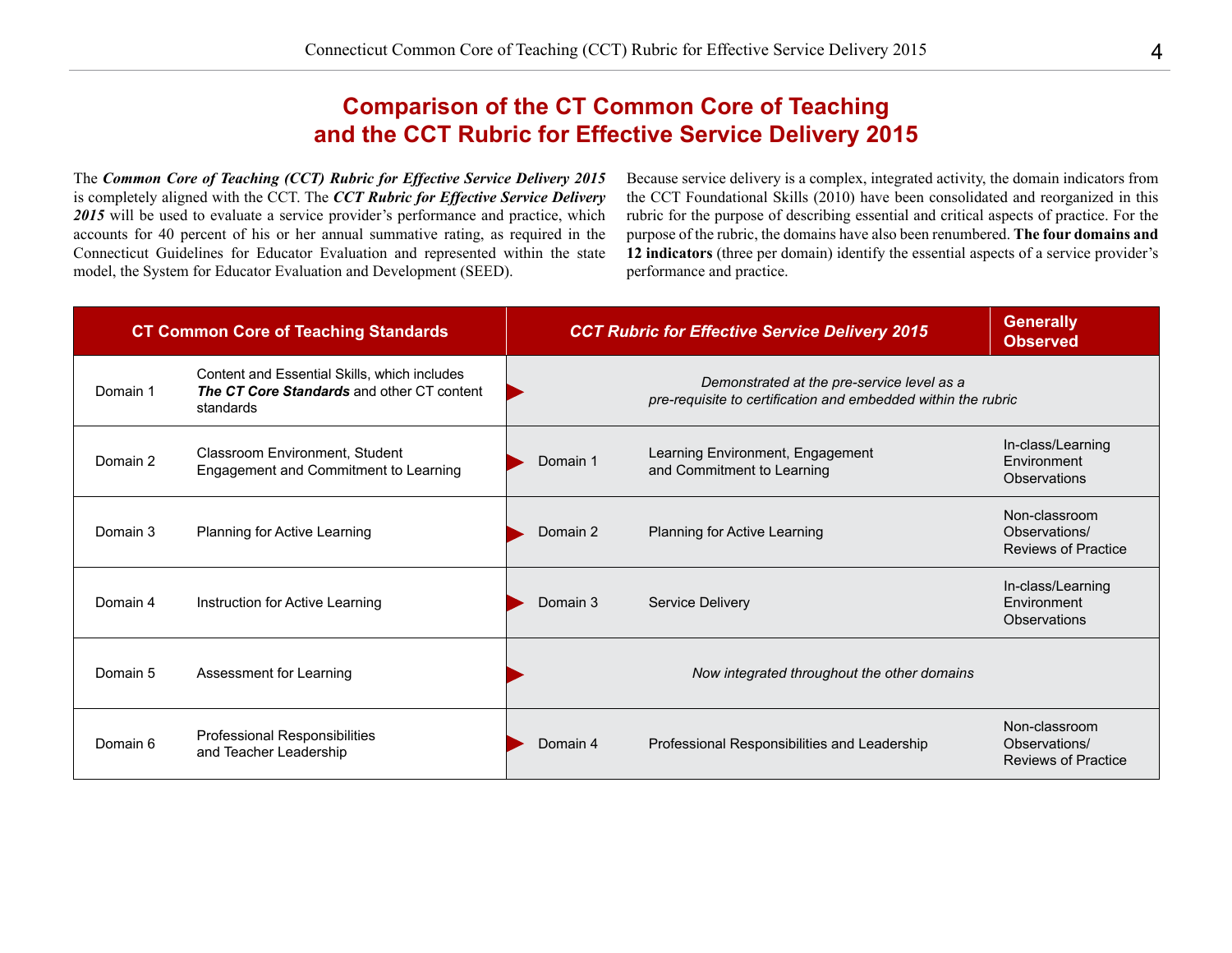# **CCT Rubric for Effective Service Delivery 2015 — At a Glance**

| <b>Evidence Generally Collected Through</b>                                         | <b>Evidence Generally Collected Through</b>                                   |
|-------------------------------------------------------------------------------------|-------------------------------------------------------------------------------|
| <b>Observations</b>                                                                 | <b>Non-classroom/Reviews of Practice</b>                                      |
| Domain 1: Learning Environment, Engagement and<br><b>Commitment to Learning</b>     | Domain 2: Planning for Active Learning                                        |
| Service providers promote student/adult learner engagement, indepen-                | Service providers design academic, social/behavioral, therapeutic, crisis or  |
| dence and interdependence in learning and facilitate a positive learning            | consultative plans to engage student/adult learners in rigorous and relevant  |
| community by:                                                                       | learning and to promote their curiosity about the world at large by:          |
| 1a. Promoting a positive learning environment that is respectful and                | 2a. Developing plans aligned with standards that build on learners'           |
| equitable.                                                                          | knowledge and skills and provide an appropriate level of challenge.           |
| 1b. Promoting developmentally appropriate standards of behavior that                | 2b. Developing plans to actively engage learners in service delivery.         |
| support a productive learning environment.                                          | 2c. Selecting appropriate assessment strategies to identify and plan learning |
| 1c. Maximizing service delivery by effectively managing routines and<br>transition. | targets.                                                                      |
| Domain 3: Service Delivery                                                          | Domain 4: Professional Responsibilities and Leadership                        |
| Service providers implement academic, social/behavioral, therapeutic,               | Service providers maximize support for learning by developing and             |
| crisis or consultative plans to engage student/adult learners in rigorous and       | demonstrating professionalism, collaboration and leadership by:               |
| relevant learning and to promote their curiosity about the world at large by:       | 4a. Engaging in continuous professional learning to enhance service           |
| 3a. Implementing service delivery for learning.                                     | delivery and improve student/adult learning.                                  |
| 3b. Leading student/adult learners to construct meaning and apply new               | 4b. Collaborating to develop and sustain a professional learning              |
| learning through the use of a variety of differentiated and evidence-               | environment to support student/adult learning.                                |
| based learning strategies.                                                          | 4c. Working with colleagues, students and families to develop and sustain     |
| 3c. Assessing learning, providing feedback and adjusting service delivery.          | a positive school climate that supports student/adult learning.               |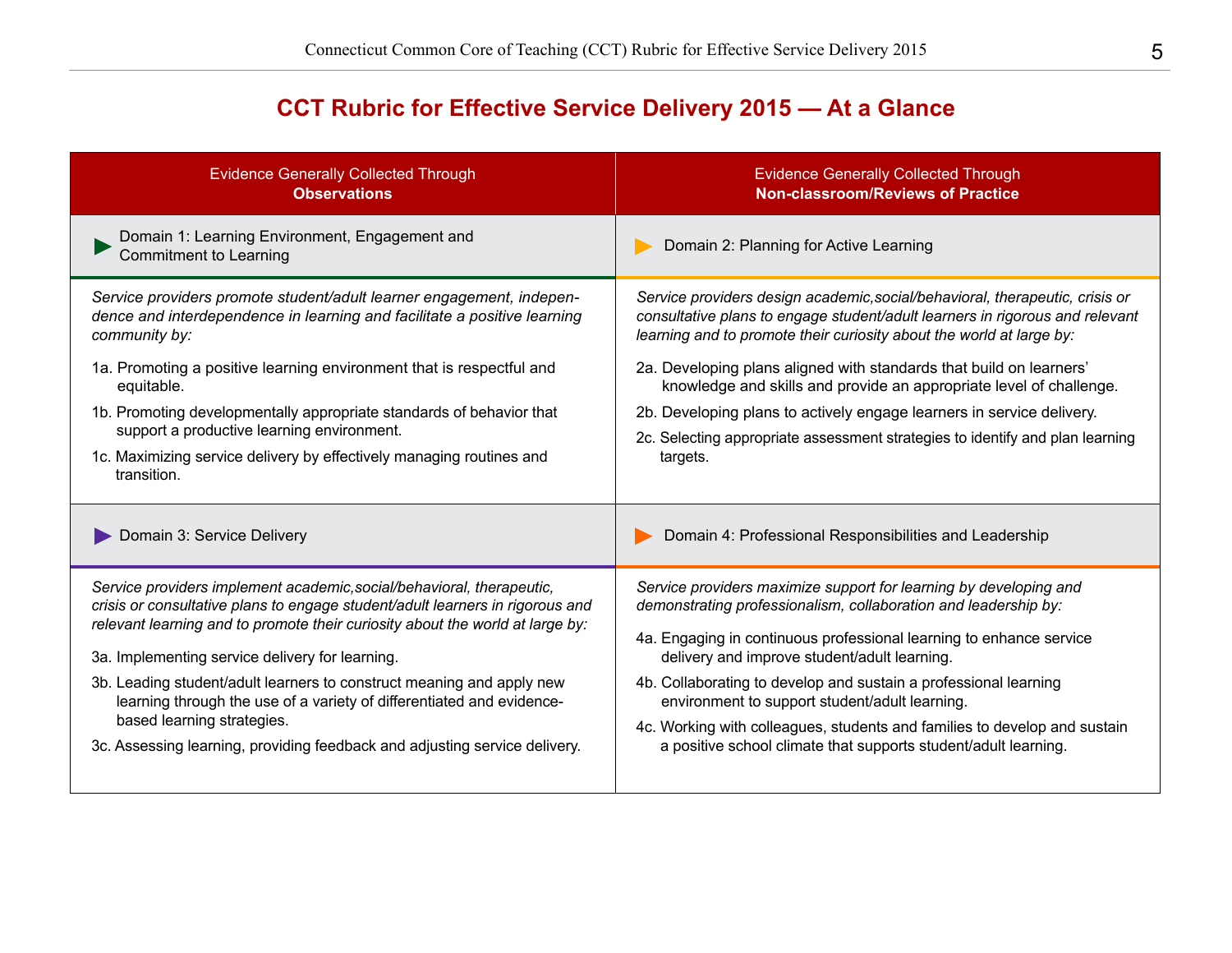# **Domain 1: Learning Environment, Engagement and Commitment to Learning**

*Service providers promote student/adult learner engagement, independence and interdependence in learning and facilitate a positive learning community by:* **INDICATOR 1a: Promoting a positive learning environment that is respectful and equitable.1 BELOW STANDARD DEVELOPING PROFICIENT EXEMPLARY** *All characteristics of* **Proficient***, plus one or more of the following:* **Rapport and**  Interactions with learners are Interactions between service Interactions between service Fosters an environment where **positive social**  negative or disrespectful or provider and learners are provider and learners are learners proactively demonstrate **interactions** the provider does not promote generally positive and respectful. consistently positive and positive social interactions and positive social interactions The provider inconsistently respectful. The provider conflict-resolution skills. among learners. attempts to promote positive consistently promotes positive social interactions among social interactions among learners. learners. **Respect**  Establishes and maintains Establishes and maintains a Establishes and maintains Recognizes and incorporates **for learner**  a learning environment that learning environment that is a learning environment that learners' cultural, social and **ATTRIBUTES ATTRIBUTES diversity2** disregards learners' cultural, inconsistently respectful of is consistently respectful of developmental diversity as social or developmental learners' cultural, social or learners' cultural, social or an asset to enrich learning differences. developmental differences. developmental differences. opportunities. **Environment**  Creates or promotes a learning Creates or promotes a learning Consistently creates or promotes Creates an environment where **supportive of**  environment that discourages environment that encourages a learning environment that learners are encouraged to take **intellectual**  learners to take intellectual risks. some but not all learners to take encourages learners to take risks by respectfully questioning **risk-taking** intellectual risks. intellectual risks. or challenging ideas presented. Establishes and communicates Establishes and communicates Establishes and communicates Creates opportunities for **High**  few or unrealistic expectations realistic expectations for some, high but realistic expectations for learners to set their own goals **expectations for learning** for learners. but not all learners. all learners. and take responsibility for their own growth and development.

- 1. A respectful and equitable learning environment supports whole-child development and the understanding that educators must continuously work to ensure not only that educational learning environments are inclusive and respectful of all students but they also offer opportunities for equitable access, survivability, outputs and outcomes. Branson, C. & Gross, S. (Eds.). (2014). *Handbook of Ethical Educational Leadership.* New York: Routledge.
- 2. Respect for learner diversity means recognizing individual differences, including but not limited to race, ethnicity, gender, sexual orientation, socioeconomic status, age, physical abilities, intellectual abilities, religious beliefs, political beliefs, or other ideologies.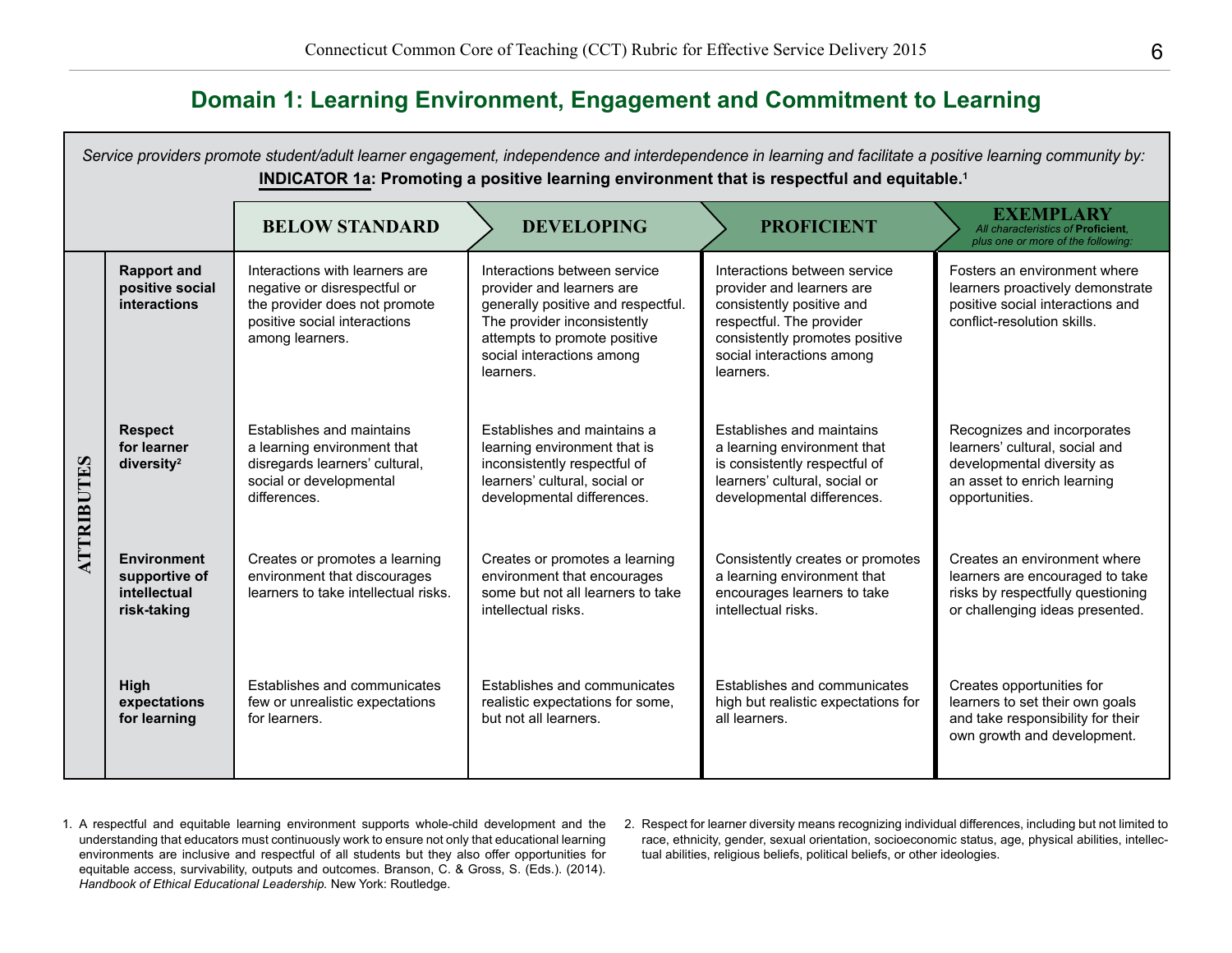# **Domain 1: Learning Environment, Engagement and Commitment to Learning**

|         | Service providers promote student/adult learner engagement, independence and interdependence in learning and facilitate a positive learning community by:<br><b>INDICATOR 1b: Promoting developmentally appropriate standards of</b><br>social and behavioral functioning that support a productive learning environment. |                                                                                                                                                                                                       |                                                                                                                                                                                             |                                                                                                                                                                            |                                                                                                                                     |  |  |
|---------|---------------------------------------------------------------------------------------------------------------------------------------------------------------------------------------------------------------------------------------------------------------------------------------------------------------------------|-------------------------------------------------------------------------------------------------------------------------------------------------------------------------------------------------------|---------------------------------------------------------------------------------------------------------------------------------------------------------------------------------------------|----------------------------------------------------------------------------------------------------------------------------------------------------------------------------|-------------------------------------------------------------------------------------------------------------------------------------|--|--|
|         |                                                                                                                                                                                                                                                                                                                           | <b>BELOW STANDARD</b>                                                                                                                                                                                 | <b>DEVELOPING</b>                                                                                                                                                                           | <b>PROFICIENT</b>                                                                                                                                                          | <b>EXEMPLARY</b><br>All characteristics of Proficient,<br>plus one or more of the following:                                        |  |  |
| E       | Communicating<br>and reinforcing<br>appropriate<br>standards of<br>behavior                                                                                                                                                                                                                                               | Minimally communicates and/<br>or reinforces appropriate<br>standards of behavior resulting<br>in interference with learning.                                                                         | Inconsistently communicates or<br>reinforces appropriate standards<br>of behavior resulting in some<br>interference with learning.                                                          | Communicates and reinforces<br>appropriate standards of<br>behavior that support a<br>productive learning environment.                                                     | Creates opportunities for<br>learners to take responsibility<br>for their own behavior or<br>seamlessly responds to<br>misbehavior. |  |  |
| ATTRIBU | <b>Promoting social</b><br>and emotional<br>competence <sup>3</sup>                                                                                                                                                                                                                                                       | Minimally attentive to teaching,<br>modeling or reinforcing social<br>skills and provides little to no<br>opportunity for learners to self-<br>regulate and take responsibility<br>for their actions. | Inconsistently teaches, models,<br>or reinforces social skills and<br>limits opportunities to build<br>learners' capacity to self-regulate<br>and take responsibility for their<br>actions. | Consistently teaches, models,<br>or positively reinforces social<br>skills and builds learners'<br>capacity to self-regulate and take<br>responsibility for their actions. | Encourages learners to<br>independently apply proactive<br>strategies <sup>4</sup> and take responsi-<br>bility for their actions.  |  |  |

<sup>3.</sup> Social competence is exhibiting self-awareness, self-management, social awareness and social 4. Proactive strategies include self-regulation strategies, problem-solving strategies, conflict skills at appropriate times and with sufficient frequency to be effective in the situation (Boyatzis, Goleman, and Rhee, 2000).

resolution processes, interpersonal communication and responsible decision-making.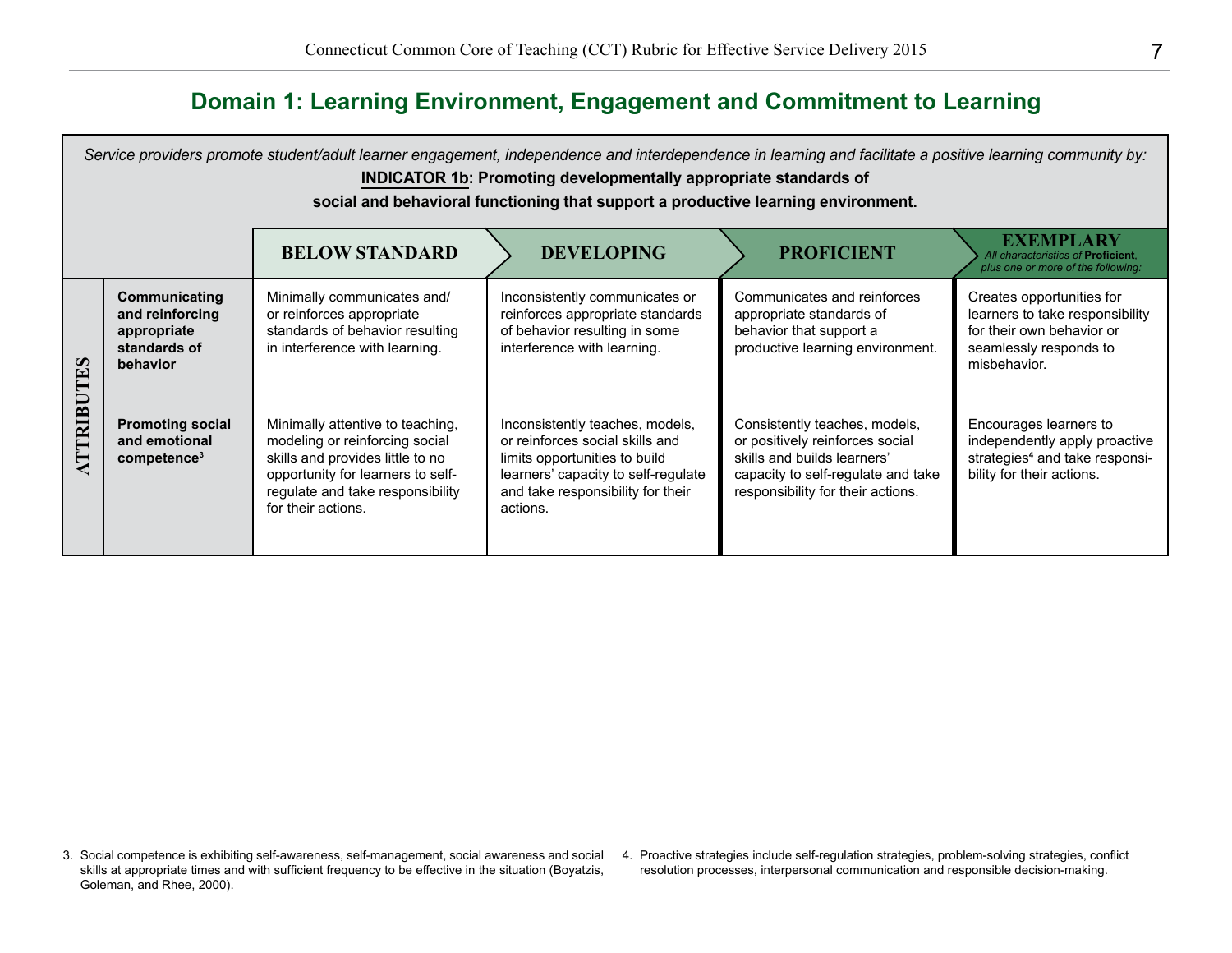# **Domain 1: Learning Environment, Engagement and Commitment to Learning**

|                                   | Service providers promote student/adult learner engagement, independence and interdependence in learning and facilitate a positive learning community by:<br>INDICATOR 1c: Maximizing service delivery by effectively managing routines and transition. <sup>5</sup> |                                                                                                                  |                                                                                                           |                                                                                                        |                                                                                                                                    |  |  |
|-----------------------------------|----------------------------------------------------------------------------------------------------------------------------------------------------------------------------------------------------------------------------------------------------------------------|------------------------------------------------------------------------------------------------------------------|-----------------------------------------------------------------------------------------------------------|--------------------------------------------------------------------------------------------------------|------------------------------------------------------------------------------------------------------------------------------------|--|--|
|                                   |                                                                                                                                                                                                                                                                      | <b>BELOW STANDARD</b>                                                                                            | <b>DEVELOPING</b>                                                                                         | <b>PROFICIENT</b>                                                                                      | <b>EXEMPLARY</b><br>All characteristics of Proficient.<br>plus one or more of the following:                                       |  |  |
| $\boldsymbol{\omega}$<br>囗<br>BUI | <b>Routines</b><br>and transitions<br>appropriate<br>to needs of<br><b>learners</b>                                                                                                                                                                                  | Implements and manages<br>routines and transitions resulting<br>in significant loss of service<br>delivery time. | Implements and manages<br>routines and transitions resulting<br>in some loss of service delivery<br>time. | Implements and manages effec-<br>tive routines and transitions that<br>maximize service delivery time. | Encourages or provides<br>opportunities for learners to<br>demonstrate or independently<br>facilitate routines and<br>transitions. |  |  |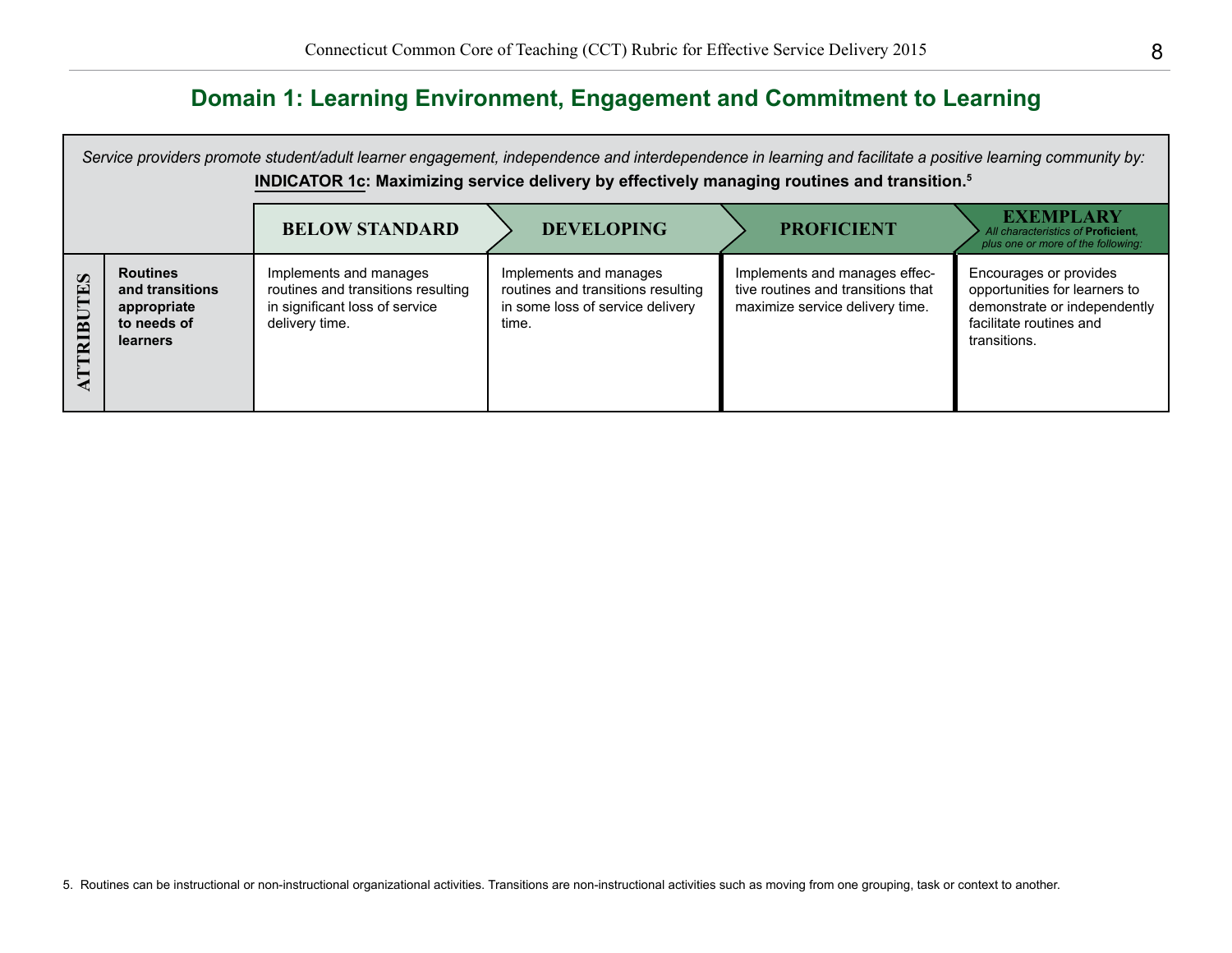### **Domain 2: Planning for Active Learning**

|                   | Service providers design <sup>6</sup> academic, social/behavioral, therapeutic, crisis or consultative plans <sup>7</sup> to engage student/adult learners<br>in rigorous and relevant learning and to promote their curiosity about the world at large by: |                                                                                                                                                              |                                                                                                                                                |                                                                                                                                                                       |                                                                                                                                                                              |  |  |
|-------------------|-------------------------------------------------------------------------------------------------------------------------------------------------------------------------------------------------------------------------------------------------------------|--------------------------------------------------------------------------------------------------------------------------------------------------------------|------------------------------------------------------------------------------------------------------------------------------------------------|-----------------------------------------------------------------------------------------------------------------------------------------------------------------------|------------------------------------------------------------------------------------------------------------------------------------------------------------------------------|--|--|
|                   |                                                                                                                                                                                                                                                             | INDICATOR 2a: Developing plans aligned with standards that build on learners' knowledge and skills and provide an appropriate level of challenge.            |                                                                                                                                                |                                                                                                                                                                       |                                                                                                                                                                              |  |  |
|                   |                                                                                                                                                                                                                                                             | <b>BELOW STANDARD</b>                                                                                                                                        | <b>DEVELOPING</b>                                                                                                                              | <b>PROFICIENT</b>                                                                                                                                                     | <b>EXEMPLARY</b><br>All characteristics of Proficient.<br>plus one or more of the following:                                                                                 |  |  |
| <b>ATTRIBUTES</b> | <b>Standards</b><br>alignment                                                                                                                                                                                                                               | Designs plans that are<br>misaligned with relevant<br>Connecticut content standards <sup>8</sup><br>or discipline-specific state and<br>national guidelines. | Designs plans that partially align<br>with relevant Connecticut content<br>standards, or discipline-specific<br>state and national guidelines. | Designs plans that directly align<br>with relevant Connecticut content<br>standards or discipline-specific<br>state and national guidelines.                          | Designs plans that enable<br>learners to integrate relevant<br>Connecticut content standards<br>and discipline-specific state and<br>national quidelines into their<br>work. |  |  |
|                   | Evidence-based<br>practice                                                                                                                                                                                                                                  | Designs plans that are not<br>evidence based.                                                                                                                | Designs plans that are partially<br>evidence based.                                                                                            | Designs plans using evidence-<br>based practice.                                                                                                                      | Designs plans that challenge<br>learners to apply learning to<br>new situations.                                                                                             |  |  |
|                   | Use of data<br>to determine<br>learner needs<br>and level of<br>challenge                                                                                                                                                                                   | Designs plans without<br>consideration of learner data.                                                                                                      | Designs plans using limited<br>sources of data to address<br>learner needs and to support an<br>appropriate level of challenge.                | Designs targeted and purposeful<br>plans using multiple sources of<br>data <sup>9</sup> to address learner needs<br>and support an appropriate level<br>of challenge. | Proactive in obtaining,<br>analyzing and using data to<br>guide collaborative planning.                                                                                      |  |  |
|                   | <b>Targeted</b><br>and specific<br>objectives for<br><b>learners</b>                                                                                                                                                                                        | Develops objectives that are not<br>targeted or specific to the needs<br>of learners.                                                                        | Develops objectives that are<br>targeted or specific to the needs<br>of some, but not the majority of,<br>learners.                            | Develops objectives that are<br>targeted and specific to the<br>needs of all learners.                                                                                | Plans include opportunities for<br>learners to develop their own<br>objectives.                                                                                              |  |  |

- 6. Depending upon the role of the service provider, the action verb could be design, collaborate, inform or consult.
- 7. Academic, behavioral, therapeutic, crisis or consultative plans may be developed for and directed to whole group, small group and or individual learners.
- 8. Connecticut content standards are standards developed for all content areas including Common Core State Standards (CCSS) inclusive of College and Career Ready Anchor Standards and Early Learning and Development Standards (ELDS).
- 9. Multiple sources of data may include existing data or data to be collected (progress monitoring). Data may be formal (standardized tests) or informal (survey responses, interviews, anecdotal records, grades) and may be formative or summative.

*\**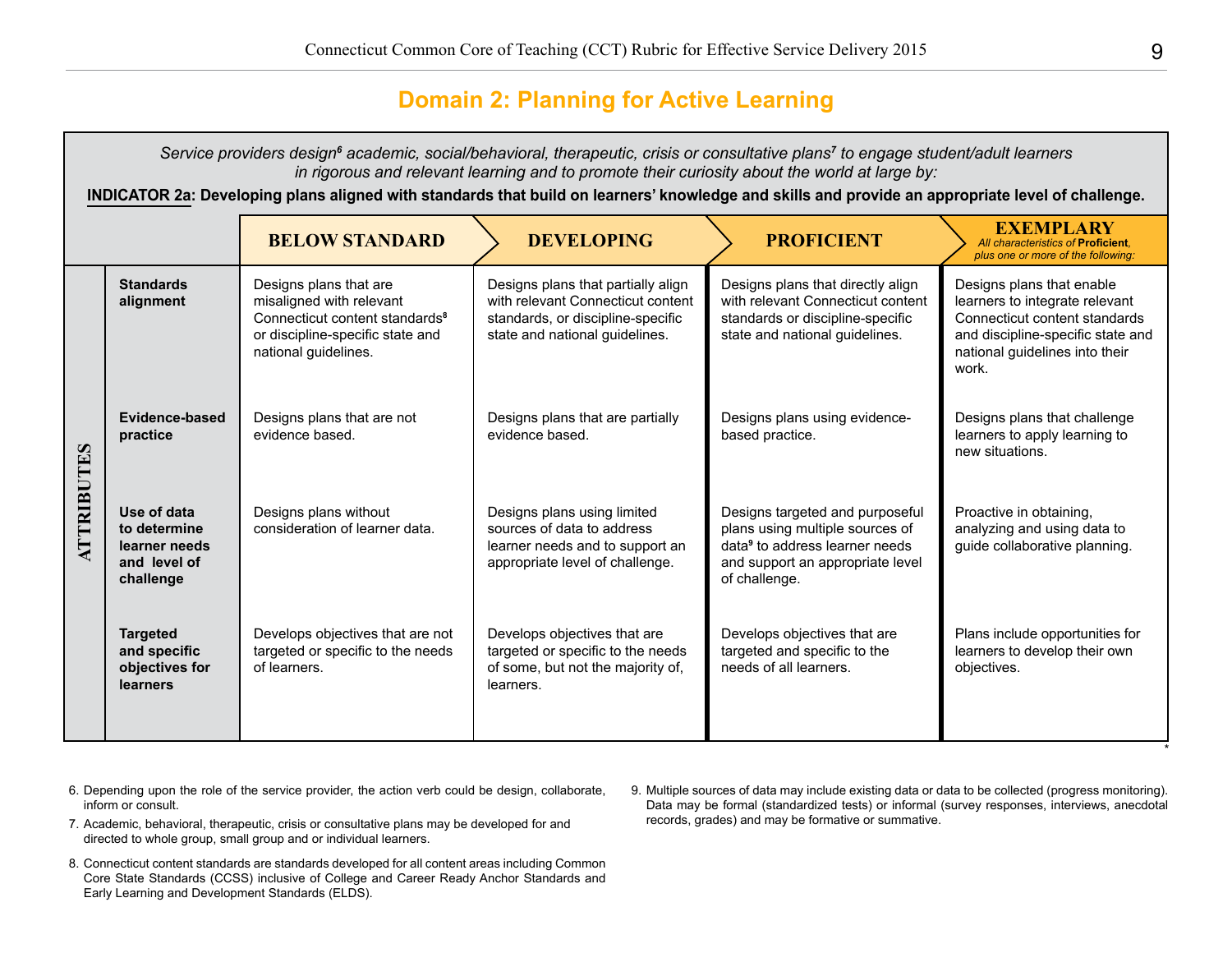### **Domain 2: Planning for Active Learning**

|                                            | Service providers design academic, social/behavioral, therapeutic, crisis or consultative plans to engage student/adult learners<br>in rigorous and relevant learning and to promote their curiosity about the world at large by:<br><b>INDICATOR 2b: Developing plans to actively engage learners in service delivery.</b> |                                                                                                                                       |                                                                                                                                                |                                                                                                                                                            |                                                                                                                                                      |  |
|--------------------------------------------|-----------------------------------------------------------------------------------------------------------------------------------------------------------------------------------------------------------------------------------------------------------------------------------------------------------------------------|---------------------------------------------------------------------------------------------------------------------------------------|------------------------------------------------------------------------------------------------------------------------------------------------|------------------------------------------------------------------------------------------------------------------------------------------------------------|------------------------------------------------------------------------------------------------------------------------------------------------------|--|
|                                            |                                                                                                                                                                                                                                                                                                                             | <b>BELOW STANDARD</b>                                                                                                                 | <b>DEVELOPING</b>                                                                                                                              | <b>PROFICIENT</b>                                                                                                                                          | <b>EXEMPLARY</b><br>All characteristics of Proficient.<br>plus one or more of the following:                                                         |  |
| $\boldsymbol{\omega}$<br>$\lceil - \rceil$ | Strategies,<br>tasks and<br>questions                                                                                                                                                                                                                                                                                       | Selects or designs plans that are<br>service provider-directed and<br>provide limited opportunities for<br>active learner engagement. | Selects or designs plans that<br>are primarily service provider-<br>directed and offer some<br>opportunities for active learner<br>engagement. | Selects or designs plans<br>that include strategies, tasks<br>and questions that promote<br>opportunities for active learner<br>engagement.                | Selects or designs plans that<br>allow learners to apply or<br>extend learning to the school<br>setting and larger world.                            |  |
| <b>ATTRIB</b>                              | Resources <sup>10</sup><br>and flexible<br>groupings <sup>11</sup> and<br>new learning                                                                                                                                                                                                                                      | Selects or designs resources or<br>groupings that do not actively<br>engage learners or support new<br>learning.                      | Selects or designs resources<br>and groupings that actively<br>engage and support some, but<br>not all, learners.                              | Selects or designs a variety of<br>resources and flexible groupings<br>that actively engage learners in<br>demonstrating new learning in<br>multiple ways. | Selects or designs opportunities<br>for learners to make choices<br>about resources and flexible<br>groupings to support and<br>extend new learning. |  |

10. Resources include, but are not limited to, available textbooks, supplementary reading and information resources, periodicals, newspapers, charts, programs, online and electronic resources and subscription databases, e-books, computer software kits, games, pictures, posters, artistic prints, study prints, sculptures, models, maps, motion pictures, audio and video recordings, DVDs, streaming media, multimedia, dramatic productions, performances, concerts, written and

performed music, bibliographies and lists of references issued by professional personnel, speakers (human resources) and all other instructional resources needed for educational purposes.

 11. Flexible groupings are groupings of learners that are changeable based on the purpose of the service delivery and on changes in the needs of individual learners over time.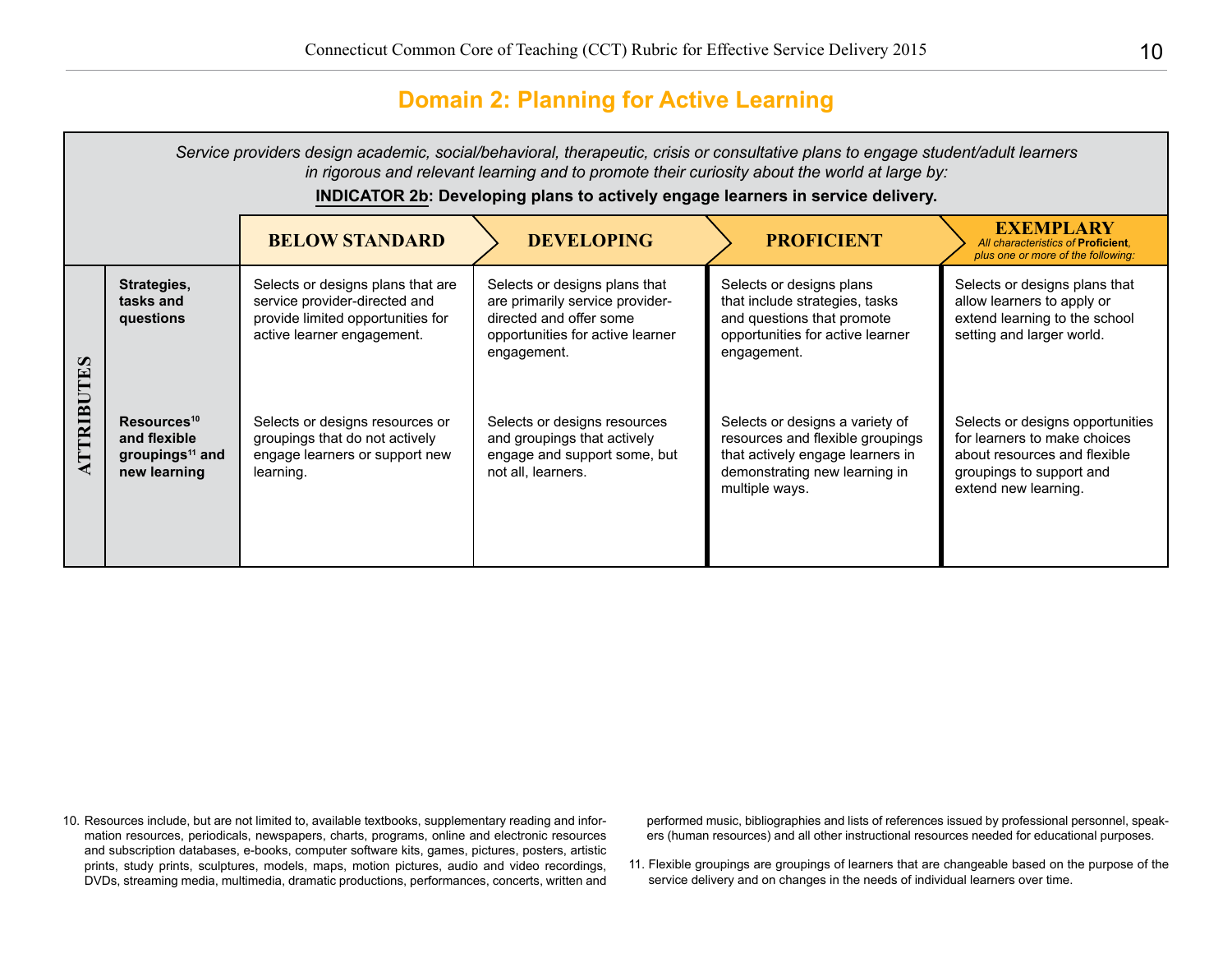# **Domain 2: Planning for Active Learning**

|                       | Service providers design academic, social/behavioral, therapeutic, crisis or consultative plans to engage student/adult learners<br>in rigorous and relevant learning and to promote their curiosity about the world at large by:<br>INDICATOR 2c: Selecting appropriate assessment strategies <sup>12</sup> to identify and plan learning targets. |                                                                                                                                                                                    |                                                                                                                                                                                    |                                                                                                                                                                            |                                                                                                                                                                                    |  |  |
|-----------------------|-----------------------------------------------------------------------------------------------------------------------------------------------------------------------------------------------------------------------------------------------------------------------------------------------------------------------------------------------------|------------------------------------------------------------------------------------------------------------------------------------------------------------------------------------|------------------------------------------------------------------------------------------------------------------------------------------------------------------------------------|----------------------------------------------------------------------------------------------------------------------------------------------------------------------------|------------------------------------------------------------------------------------------------------------------------------------------------------------------------------------|--|--|
|                       |                                                                                                                                                                                                                                                                                                                                                     | <b>BELOW STANDARD</b>                                                                                                                                                              | <b>DEVELOPING</b>                                                                                                                                                                  | <b>PROFICIENT</b>                                                                                                                                                          | <b>EXEMPLARY</b><br>All characteristics of Proficient.<br>plus one or more of the following:                                                                                       |  |  |
| $\boldsymbol{\omega}$ | <b>Selection of</b><br>assessments<br>and<br>interpretation<br>of results                                                                                                                                                                                                                                                                           | Does not use knowledge of<br>learners' abilities, developmental<br>level, cultural, linguistic or<br>experiential background to<br>select and interpret assessment<br>information. | Uses limited knowledge of<br>learners' abilities, developmental<br>level, cultural, linguistic or<br>experiential background to<br>select and interpret assessment<br>information. | Uses knowledge of learners'<br>abilities, developmental<br>level, cultural, linguistic or<br>experiential background to<br>select and interpret assessment<br>information. | Conducts information<br>sessions with colleagues to<br>enhance understanding of the<br>assessment selection process,<br>information obtained and<br>development of learning plans. |  |  |
| <b>ATTRIBUTE</b>      | <b>Criteria for</b><br>learner success                                                                                                                                                                                                                                                                                                              | Does not identify appropriate<br>criteria for assessing learner<br>success.                                                                                                        | Identifies general criteria for<br>assessing learner success.                                                                                                                      | Identifies objective and<br>measurable criteria for assessing<br>learner success.                                                                                          | Integrates learner input into<br>the plan for assessing learner<br>success.                                                                                                        |  |  |
|                       | Ongoing<br>assessment<br>of learning                                                                                                                                                                                                                                                                                                                | Does not plan for use of<br>assessment strategies or<br>methods to monitor or adjust<br>service delivery.                                                                          | Plans for use of assessment<br>strategies or methods that<br>provide limited opportunities<br>to monitor or adjust service<br>delivery.                                            | Plans for use of assessment<br>strategies or methods at critical<br>points to effectively monitor or<br>adjust service delivery.                                           | Plans to engage learners in<br>using assessment criteria to<br>self-monitor and reflect on<br>learning.                                                                            |  |  |

<sup>12.</sup> Assessment strategies are used to evaluate learners before, during and after service delivery. Entry assessments are often diagnostic and used to determine eligibility for services. Formative assessment is part of the process used by service providers during service delivery, which provides feedback to monitor and adjust ongoing services. Summative assessments are used to evaluate learners at the end of a service delivery plan to determine learner success.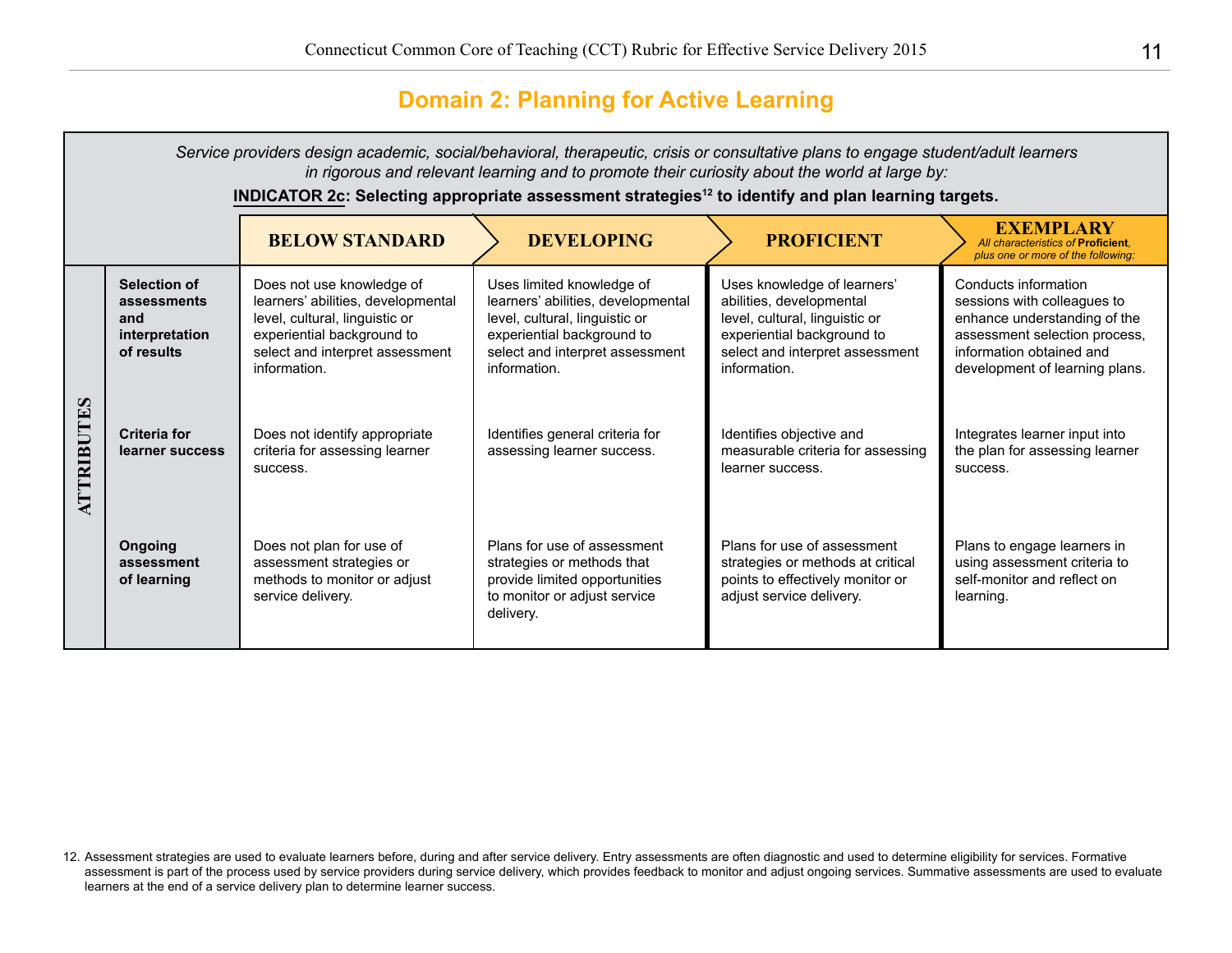# **Domain 3: Service Delivery**

|                   | Service providers implement academic, social/behavioral, therapeutic, crisis or consultative plans to engage student/adult learners in rigorous and<br>relevant learning and to promote their curiosity about the world at large by:<br>INDICATOR 3a: Implementing service delivery <sup>13</sup> for learning. |                                                                                             |                                                                                                                                                       |                                                                                                                                                                                                                                                     |                                                                                                                                                                                                 |  |  |  |
|-------------------|-----------------------------------------------------------------------------------------------------------------------------------------------------------------------------------------------------------------------------------------------------------------------------------------------------------------|---------------------------------------------------------------------------------------------|-------------------------------------------------------------------------------------------------------------------------------------------------------|-----------------------------------------------------------------------------------------------------------------------------------------------------------------------------------------------------------------------------------------------------|-------------------------------------------------------------------------------------------------------------------------------------------------------------------------------------------------|--|--|--|
|                   |                                                                                                                                                                                                                                                                                                                 | <b>BELOW STANDARD</b>                                                                       | <b>DEVELOPING</b>                                                                                                                                     | <b>PROFICIENT</b>                                                                                                                                                                                                                                   | <b>EXEMPLARY</b><br>All characteristics of Proficient,<br>plus one or more of the following:                                                                                                    |  |  |  |
| <b>ATTRIBUTES</b> | <b>Purpose</b><br>of service<br>delivery                                                                                                                                                                                                                                                                        | Does not communicate<br>academic or social/behavioral<br>expectations for service delivery. | Communicates academic or<br>social/behavioral expectations<br>for service delivery in a way that<br>results in the need for further<br>clarification. | Clearly communicates academic<br>or social/behavioral expectations<br>for service delivery and aligns<br>the purpose of service delivery<br>with relevant Connecticut content<br>standards or discipline-specific<br>state and national guidelines. | Provides opportunities for<br>learners to communicate how<br>academic or social/behavioral<br>expectations can apply to other<br>situations.                                                    |  |  |  |
|                   | <b>Precision</b><br>of service<br>delivery                                                                                                                                                                                                                                                                      | Delivery of services is<br>inconsistent with planning.                                      | Delivery of services is<br>consistent with some but not<br>all services as planned.                                                                   | Delivery of services is consistent<br>with planning and demonstrates<br>flexibility and sensitivity for the<br>majority of learners.                                                                                                                | Delivery of services<br>demonstrates flexibility and<br>sensitivity for all learners.                                                                                                           |  |  |  |
|                   | <b>Progression</b><br>of service<br>delivery                                                                                                                                                                                                                                                                    | Delivers services in an illogical<br>progression.                                           | Generally delivers services<br>in a logical and purposeful<br>progression.                                                                            | Delivers services in a logical and<br>purposeful progression.                                                                                                                                                                                       | Challenges all learners to take<br>responsibility and extend their<br>own learning.                                                                                                             |  |  |  |
|                   | Level of<br>challenge                                                                                                                                                                                                                                                                                           | Delivers services that are at an<br>inappropriate level of challenge<br>for learners.       | Delivers services at an<br>appropriate level of challenge<br>for some, but not all, learners.                                                         | Delivers services at an<br>appropriate level of challenge<br>for the majority of learners.                                                                                                                                                          | Provides opportunities for all<br>learners to extend learning<br>beyond expectations, make<br>cross-curricular connections or<br>generalize behavior to multiple<br>situations, as appropriate. |  |  |  |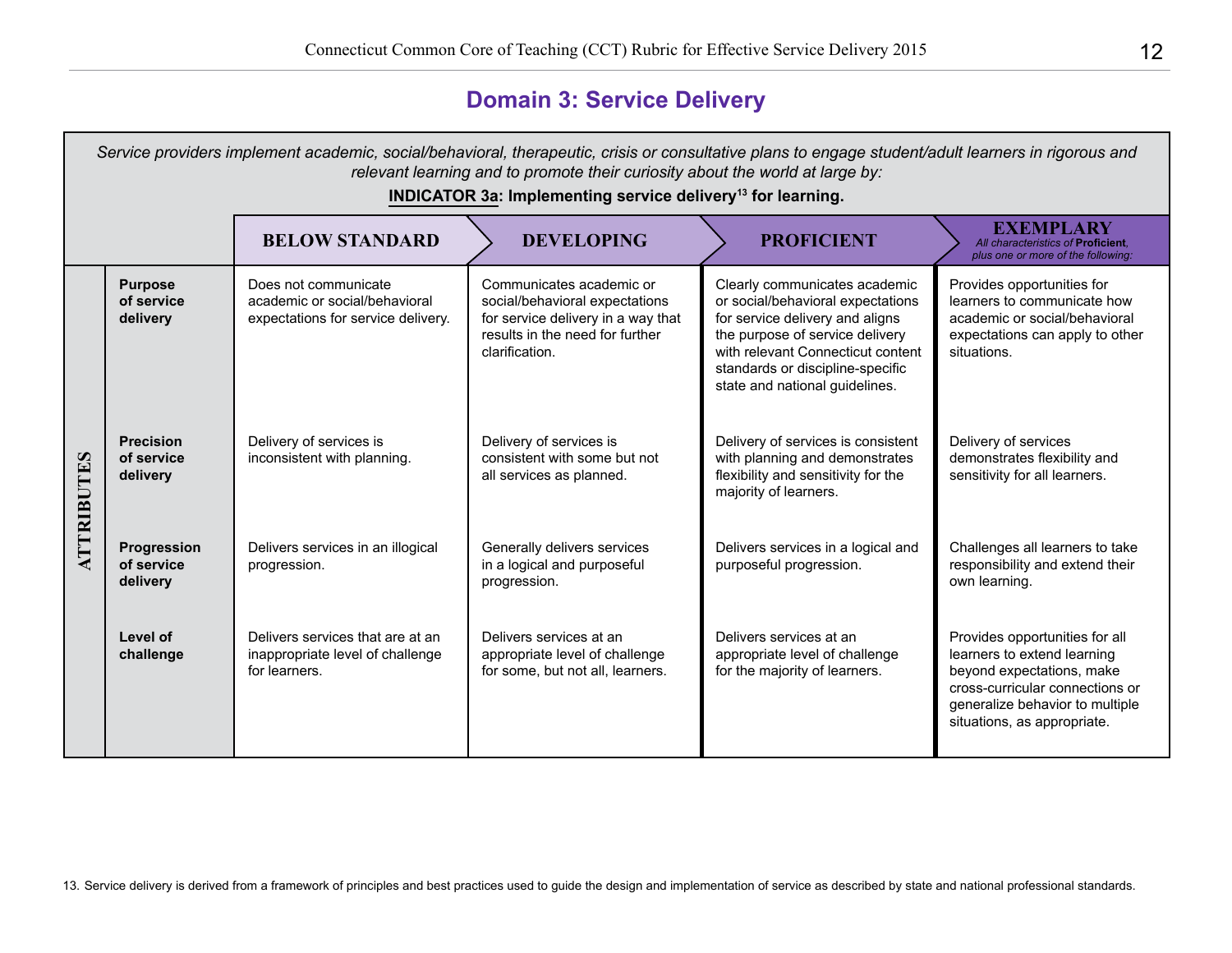## **Domain 3: Service Delivery**

*Service providers implement academic, social/behavioral, therapeutic, crisis or consultative plans to engage student/adult learners in rigorous and relevant learning and to promote their curiosity about the world at large by:* **INDICATOR 3b: Leading student/adult learners to construct meaning and apply new learning through the use of a variety of differentiated and evidence-based learning strategies. BELOW STANDARD DEVELOPING PROFICIENT EXEMPLARY** *All characteristics of* **Proficient***, plus one or more of the following:* **Strategies,**  Uses tasks and questions Uses tasks or questions to Uses differentiated strategies, Includes opportunities for all **tasks and**  that do not engage learners in actively engage some, but not tasks, and questions to actively learners to work collaboratively, **questions**  purposeful learning. all, learners in constructing new engage the majority of learners when appropriate, or to generate learning. in constructing new and their own questions or problemmeaningful learning through solving strategies, synthesize integrated discipline-specific and communicate information. tools that promote problemsolving, critical and creative thinking, purposeful discourse or inquiry. **ATTRIBUTES ATTRIBUTES Resources**  Uses available resources or Uses available resources or Uses multiple resources or Promotes learner ownership, **and flexible**  groupings that do not actively groupings that actively engage flexible groupings to actively self-direction, and choice of **groupings and**  engage learners and support some, but not all, learners and engage the majority of learners in available resources or flexible **new learning** new learning. support some new learning. demonstrating new learning in a groupings. variety of ways. **Learner**  Implements service delivery Implements service delivery that Implements service delivery Supports and challenges **responsibility** that is primarily provideris mostly provider directed and that provides multiple learners to identify ways to directed, and provides little or **and**  provides some opportunities for opportunities for learners to approach learning that will be no opportunities for learners to learners to develop independevelop independence and take effective for them as individuals.**independence** develop independence. dence and share responsibility responsibility for the learning. for the learning.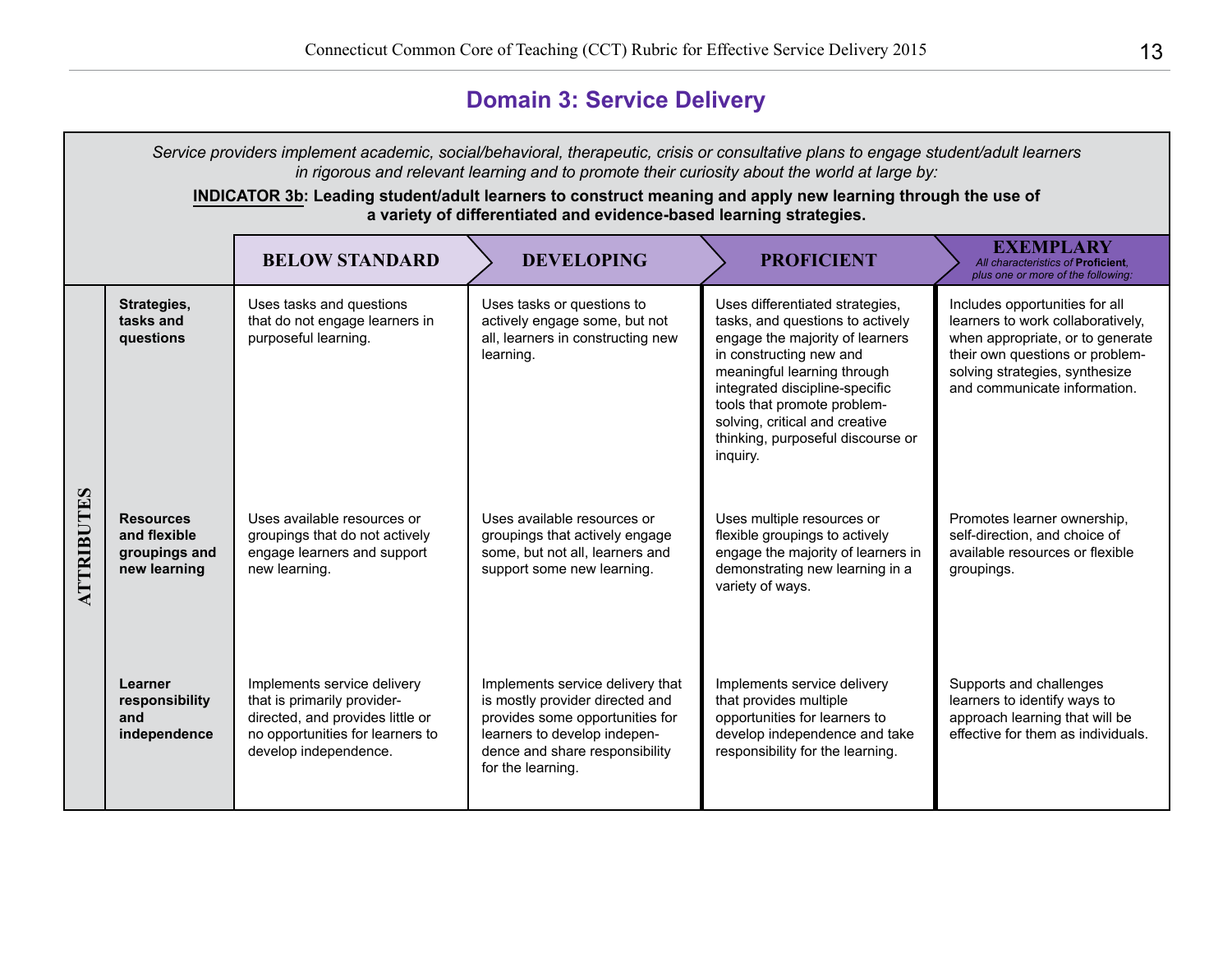# **Domain 3: Service Delivery**

|                   | Service providers implement academic, social/behavioral, therapeutic, crisis or consultative plans to engage student/adult learners in rigorous and<br>relevant learning and to promote their curiosity about the world at large by:<br>INDICATOR 3c: Assessing learning, providing feedback <sup>14</sup> and adjusting service delivery. |                                                                                                                                                       |                                                                                                                                |                                                                                                                                                                                                      |                                                                                                                                    |  |  |  |
|-------------------|--------------------------------------------------------------------------------------------------------------------------------------------------------------------------------------------------------------------------------------------------------------------------------------------------------------------------------------------|-------------------------------------------------------------------------------------------------------------------------------------------------------|--------------------------------------------------------------------------------------------------------------------------------|------------------------------------------------------------------------------------------------------------------------------------------------------------------------------------------------------|------------------------------------------------------------------------------------------------------------------------------------|--|--|--|
|                   |                                                                                                                                                                                                                                                                                                                                            | <b>BELOW STANDARD</b>                                                                                                                                 | <b>DEVELOPING</b>                                                                                                              | <b>PROFICIENT</b>                                                                                                                                                                                    | <b>EXEMPLARY</b><br>All characteristics of Proficient.<br>plus one or more of the following:                                       |  |  |  |
| <b>ATTRIBUTES</b> | Criteria<br>for learner<br><b>SUCCESS</b>                                                                                                                                                                                                                                                                                                  | Does not communicate criteria<br>for academic or social/behavioral<br>success.                                                                        | Communicates general criteria<br>for academic or social/behavioral<br>success.                                                 | Communicates or models<br>specific criteria for academic or<br>social/behavioral success.                                                                                                            | Integrates learner input<br>in identifying criteria for<br>individualized academic or<br>social/behavioral success.                |  |  |  |
|                   | Ongoing<br>assessment<br>of learning                                                                                                                                                                                                                                                                                                       | Uses assessment strategies or<br>methods that are not relevant to<br>academic or social/behavioral<br>outcomes.                                       | Uses assessment strategies or<br>methods that are partially aligned<br>to intended academic or social/<br>behavioral outcomes. | Uses a variety of assessment<br>strategies or methods that elicit<br>specific evidence of intended<br>academic or social/behavior-<br>al outcomes at critical points<br>throughout service delivery. | Provides opportunities for<br>learners to identify strengths,<br>needs, and help themselves or<br>their peers to improve learning. |  |  |  |
|                   | Feedback<br>to learner                                                                                                                                                                                                                                                                                                                     | Provides no meaningful<br>feedback or feedback is<br>inaccurate and does not support<br>improvement toward academic<br>or social/behavioral outcomes. | Provides general feedback that<br>partially supports improvement<br>toward academic or social/<br>behavioral outcomes.         | Provides specific, timely,<br>accurate and actionable<br>feedback that supports the<br>improvement and advancement<br>of academic or social/behavioral<br>outcomes.                                  | Encourages self-reflection or<br>peer feedback that is specific<br>and focused on advancing<br>learning.                           |  |  |  |
|                   | <b>Adjustments</b><br>to service<br>delivery <sup>15</sup>                                                                                                                                                                                                                                                                                 | Adjustments to service delivery<br>are not responsive to learner<br>performance or engagement in<br>tasks.                                            | Adjustments to service delivery<br>are responsive to some, but not<br>all, learners' performance or<br>engagement in tasks.    | Adjustments to service delivery<br>are responsive to learner<br>performance or engagement in<br>tasks.                                                                                               | Engages learners in identifying<br>ways to adjust their academic or<br>social/behavioral plan.                                     |  |  |  |

- 14. Effective feedback is descriptive and immediate and helps learners to improve their performance by telling them what they are doing well while providing meaningful, appropriate and specific suggestions for improvement, as appropriate.
- 15. Adjustments to service delivery are based on information gained from progress monitoring. Service providers make purposeful decisions about changes necessary to help learners achieve service delivery outcomes.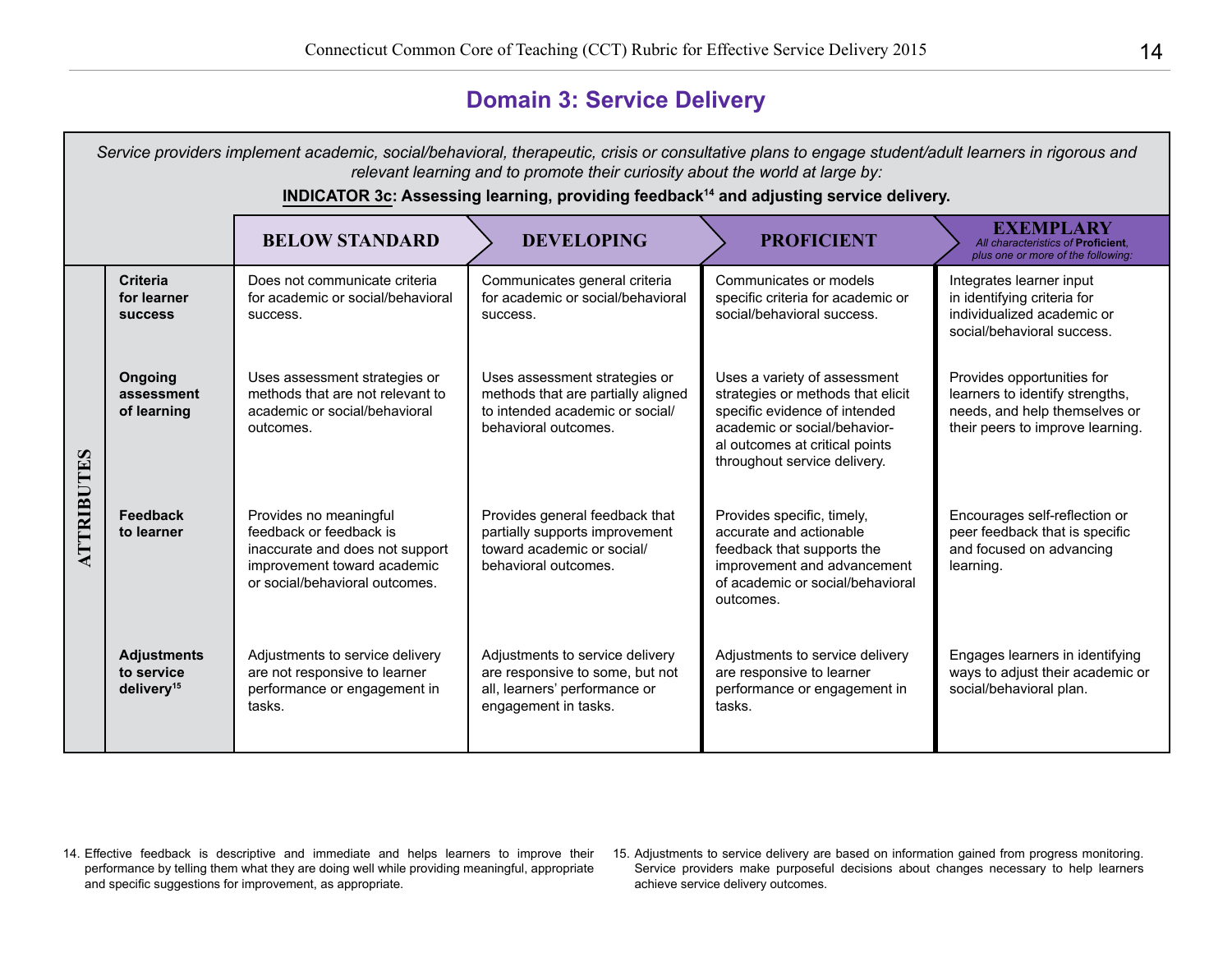## **Domain 4: Professional Responsibilities and Leadership**

*Service providers maximize support for learning by developing and demonstrating professionalism, collaboration and leadership by:* **INDICATOR 4a: Engaging in continuous professional learning to enhance service delivery and improve student//adult learning. BELOW STANDARD DEVELOPING PROFICIENT** All characteristics of Proficie *All characteristics of* **Proficient***, plus one or more of the following:* **Self-**Does not self-evaluate/reflect on Self-evaluates/reflects on indi-Uses ongoing self-evaluation/ Self-evaluates/reflects on **evaluation/** reflection to initiate professional how practice affects learning. practice and impact on learning, vidual practice and the impact **reflection** but takes limited or ineffective on learning; identifies areas for dialogue with colleagues to action to improve individual improvement and takes effective improve collective practices to practice. action to improve professional address learning, school and practice. professional needs. **ATTRIBUTES ATTRIBUTES Response**  Does not accept feedback and Accepts feedback and Willingly accepts feedback and Proactively seeks feedback in **to feedback** recommendations or make recommendations but changes in recommendations and makes order to improve in a range of practice are limited or ineffective. professional practices. changes for improving practice. effective changes in practice. **Professional**  Does not actively participate Participates in required profes-Participates actively in required Takes a lead in or initiates professional learning and seeks **learning** in professional learning sional learning opportunities but opportunities for professional makes minimal contributions. opportunities within and beyond learning with colleagues, opportunities. the school to strengthen skills families or community.and apply new learning to practice.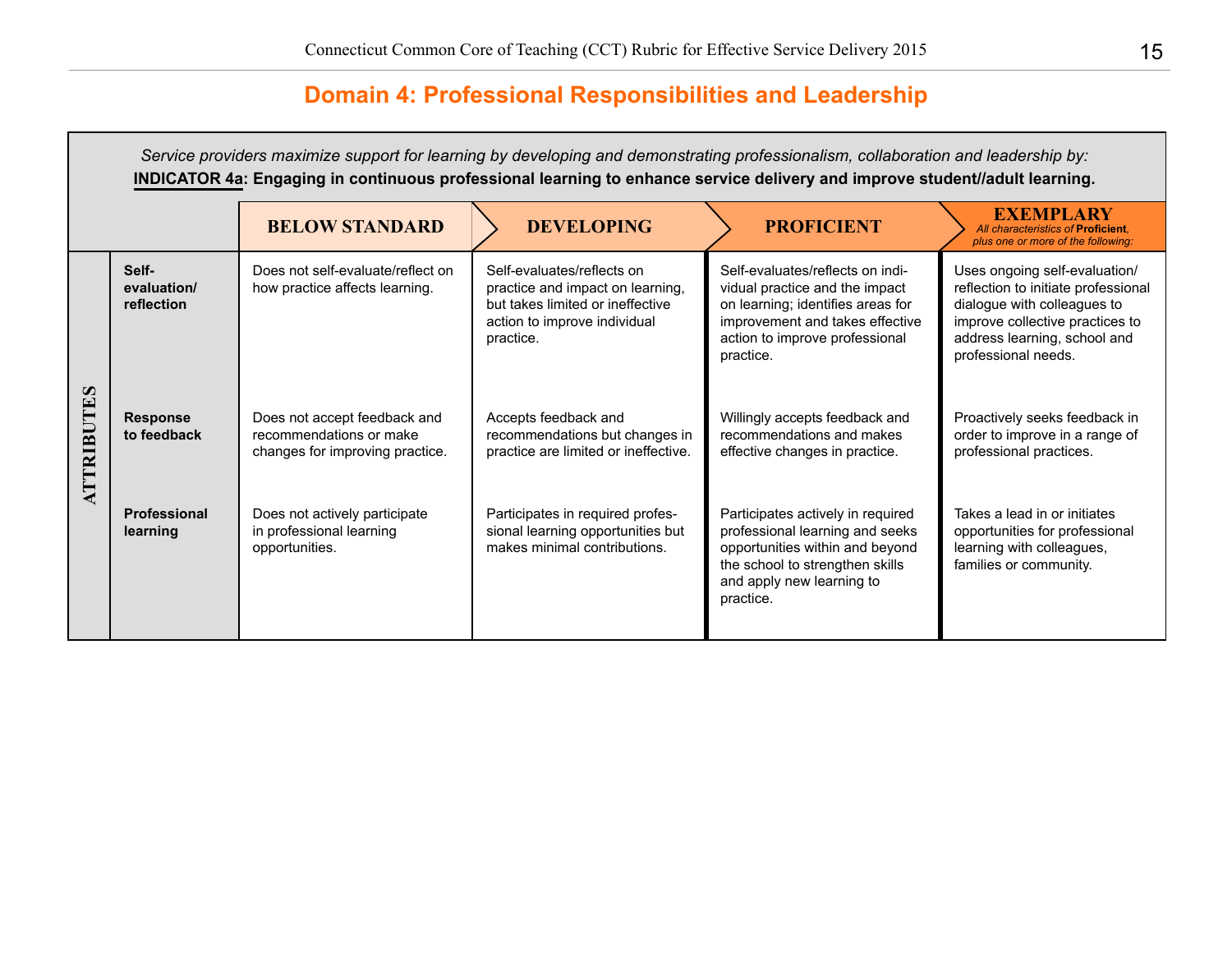# **Domain 4: Professional Responsibilities and Leadership**

*Service providers maximize support for learning by developing and demonstrating professionalism, collaboration and leadership by:* **INDICATOR 4b: Collaborating to develop and sustain a professional learning environment to support student/adult learning.**

|            |                                     | <b>BELOW STANDARD</b>                                                                                                                     | <b>DEVELOPING</b>                                                                                                                         | <b>PROFICIENT</b>                                                                                                                                                                                                       | <b>EXEMPLARY</b><br>All characteristics of Proficient.<br>plus one or more of the following:                                                                  |
|------------|-------------------------------------|-------------------------------------------------------------------------------------------------------------------------------------------|-------------------------------------------------------------------------------------------------------------------------------------------|-------------------------------------------------------------------------------------------------------------------------------------------------------------------------------------------------------------------------|---------------------------------------------------------------------------------------------------------------------------------------------------------------|
|            | Collaboration<br>with<br>colleagues | Attends required meetings<br>but does not use outcomes of<br>discussions to adjust service<br>delivery.                                   | Participates in required meetings<br>and uses some outcomes of<br>discussions to adjust service<br>delivery.                              | Collaborates with colleagues<br>regularly to synthesize and<br>analyze data and adjust practice<br>accordingly.                                                                                                         | Supports and assists colleagues<br>in gathering, synthesizing<br>and evaluating data to adapt<br>practices to support professional<br>growth and development. |
| ATTRIBUTES | <b>Ethical</b><br>conduct           | Does not act in accordance with<br>ethical codes of conduct and<br>professional standards.                                                | Acts in accordance with<br>ethical codes of conduct and<br>professional standards.                                                        | Acts in accordance with and<br>supports colleagues in adhering<br>to ethical codes of conduct and<br>professional standards.                                                                                            | Collaborates with colleagues to<br>deepen the learning community's<br>awareness of the moral and<br>ethical demands of professional<br>practice.              |
|            | <b>Maintenance</b><br>of records    | Records are incomplete, or<br>confidential information is stored<br>in an unsecured location.                                             | Records are complete but may<br>contain some inaccuracies.<br>Confidential information is stored<br>in a secured location.                | Records are complete, organized<br>and accurate. Confidential<br>information is stored in a secured<br>location.                                                                                                        | Supports and assists colleagues,<br>in the larger school community,<br>in maintaining accurate and<br>secure records.                                         |
|            | Ethical use of<br>technology        | Disregards established rules and<br>policies in accessing and using<br>information and technology in a<br>safe, legal and ethical manner. | Adheres to established rules and<br>policies in accessing and using<br>information and technology in a<br>safe, legal and ethical manner. | Adheres to established rules and<br>policies in accessing and using<br>information and technology in a<br>safe, legal and ethical manner,<br>and takes steps to prevent<br>the misuse of information and<br>technology. | Advocates for and promotes<br>the safe, legal and ethical use<br>of information and technology<br>throughout the school<br>community.                         |